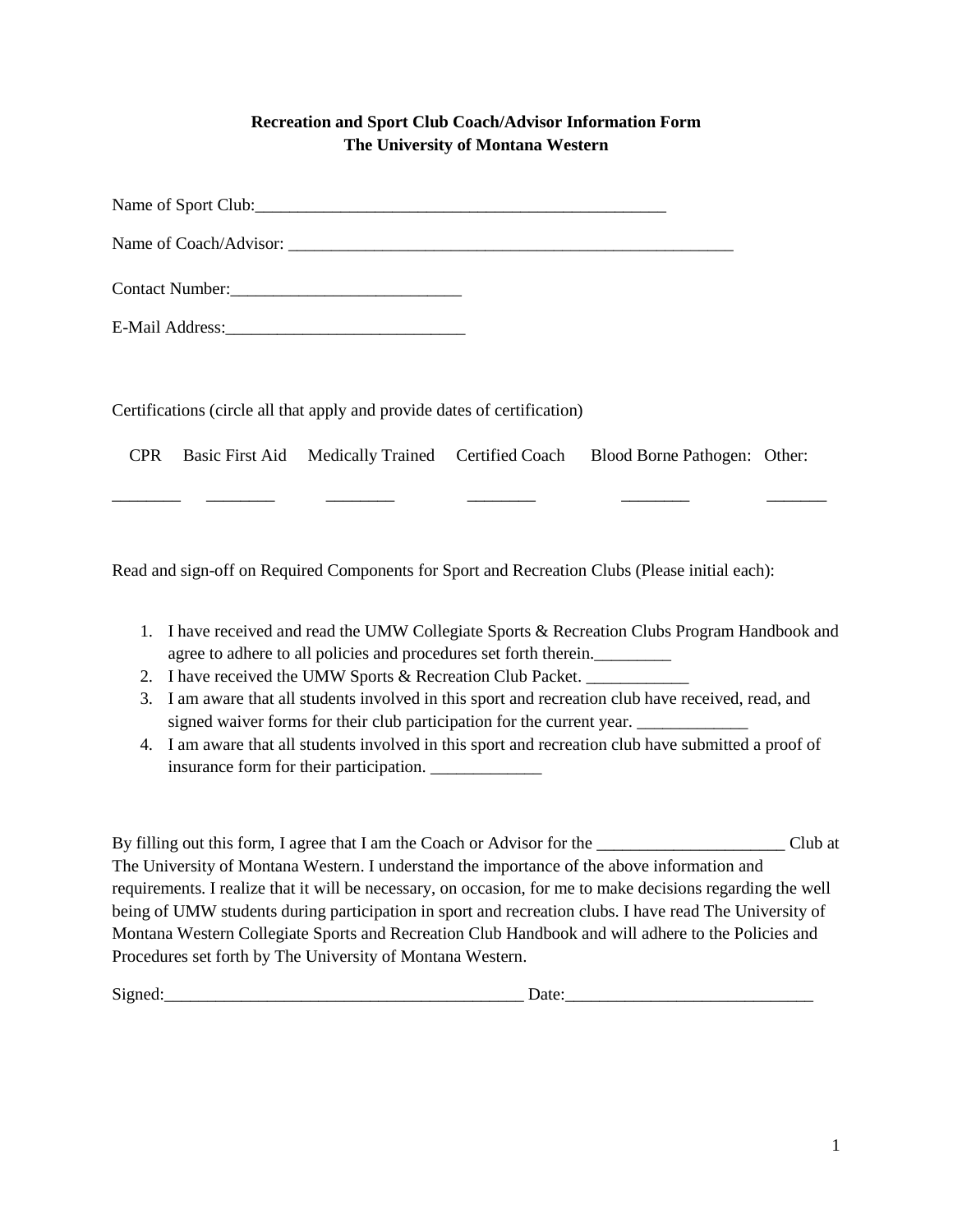#### **Informed Consent, and Acknowledgment of Risk The University of Montana Western**

| Local addres: the contract of the contract of the contract of the contract of the contract of the contract of the contract of the contract of the contract of the contract of the contract of the contract of the contract of |  |
|-------------------------------------------------------------------------------------------------------------------------------------------------------------------------------------------------------------------------------|--|
|                                                                                                                                                                                                                               |  |
|                                                                                                                                                                                                                               |  |
| Phone:                                                                                                                                                                                                                        |  |

#### **Informed Consent and Acknowledgement of Risk**

I, the same of the series of participate voluntarily in the the series of the University of The University of Montana Western. I acknowledge that sport and recreation clubs provide structured competitive opportunities for men and women with varied interests and skill levels with the intent to provide wholesome and positive experiences for all who participate. My signature below signifies my acceptance of the rules and policies of The University of Montana Western.

I understand that every attempt is made to minimize the existing risk (that are inherent in the nature of some of the activities) through the use of proper sports equipment, safe facilities and sound safety practices. However, I also understand that these risks cannot be eliminated completely.

I realize that as a recreation or sport club participant, I could possibly incur injuries no matter how well conditioned I may be. Due to the nature of sports, injuries may be minor to fatal in nature. Some specific injuries that are not uncommon to recreation and sports are listed below:

A stoppage of breathing; spine and neck injuries(either of which could result in paralysis); heart failure; broken bones; heat stroke; heat cramp; heat exhaustion; stroke; bleeding; convulsion unconsciousness; abrasions; fainting; sudden illness; cramps; and loss of wind. In addition, there is a potential for accidents or illness while traveling to and from events.

The propensity for major injuries, such as broken bones, concussions, and internal injuries to major organs, increase in relation to the force of impact upon a collision between two moving players. I understand that if I am participating in a collision sport, speed collisions will occur regularly, as an integral part of the sport.

These lists above are not intended to be inclusive of all injuries that may occur, but rather to inform me of the type of risks inherent in my participation in UMW sport or recreation clubs, so that I can make a voluntary choice to participate or not participate.

I also realize that the activity involved may be strenuous, and that UMW has advised me to seek the advice of my physician before participating in this activity.

I hereby affirm that in consideration of the University's providing support for this club and allowing me to participate, I am voluntarily participating in any or all of the activities of The University of Montana Western Clubs with full knowledge of the potential danger which they present, including bodily injury, property damage, and death, and I herby agree to accept any and all risk of such bodily injury, property damage, and death.

#### **I certify that I have read this agreement, and that I may be giving up legal rights which I may otherwise have. I acknowledge that I am at least eighteen (18) years of age.**

| Name:      |  |  |
|------------|--|--|
| Date:      |  |  |
| Signature: |  |  |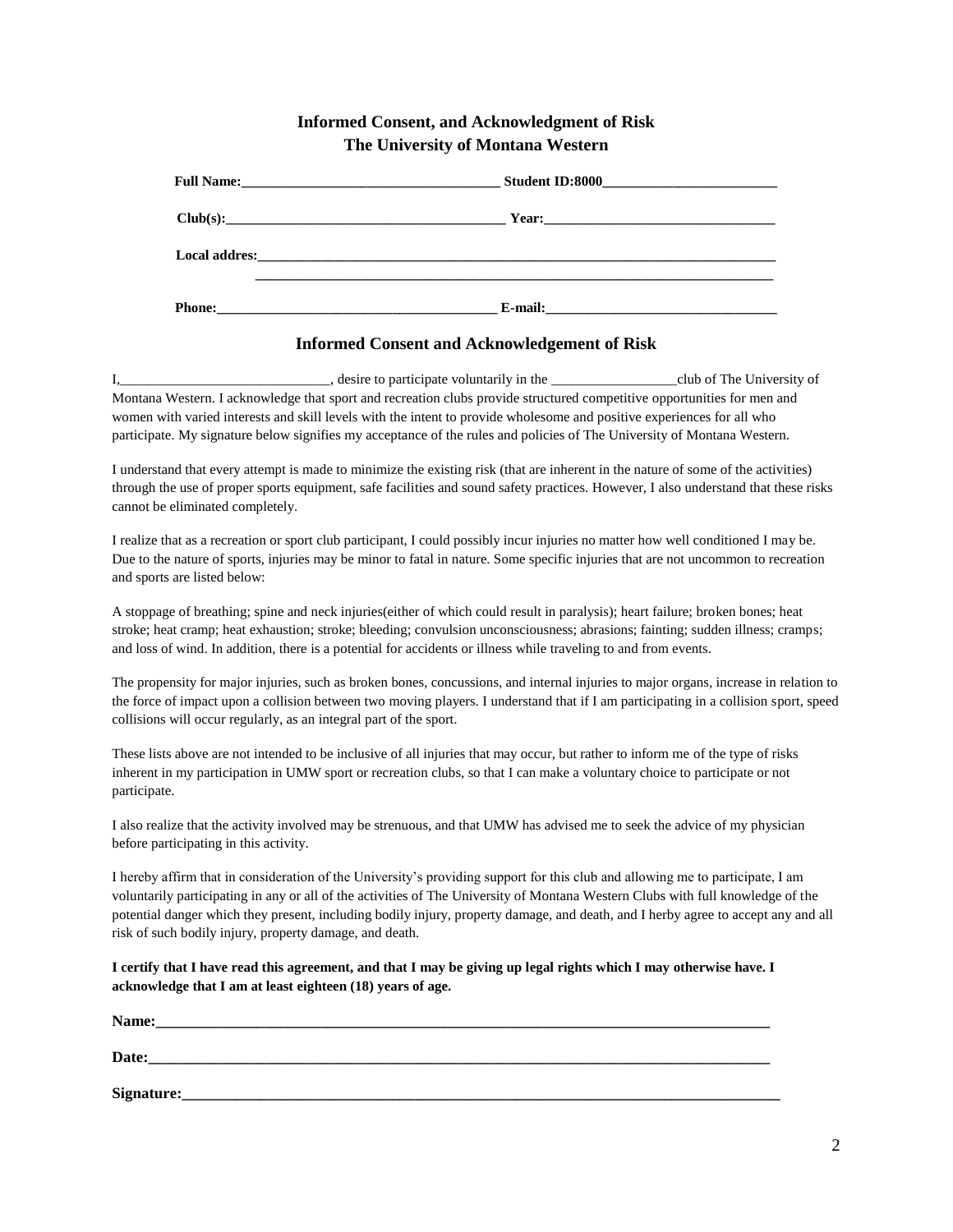#### **Proof of Insurance Form The University of Montana Western**

All Sport and Recreation Club members must have personal health insurance. Sport and Recreation Clubs are a "high-risk" activity. Participants must have insurance in order to participate in Club Sport or Recreation practices, tournaments, competitions and other actives related to their sport or recreation club.

| (Please Print)                                                                   |                                                                                                                                                                                                                                |
|----------------------------------------------------------------------------------|--------------------------------------------------------------------------------------------------------------------------------------------------------------------------------------------------------------------------------|
|                                                                                  |                                                                                                                                                                                                                                |
|                                                                                  |                                                                                                                                                                                                                                |
|                                                                                  |                                                                                                                                                                                                                                |
|                                                                                  |                                                                                                                                                                                                                                |
|                                                                                  |                                                                                                                                                                                                                                |
|                                                                                  |                                                                                                                                                                                                                                |
|                                                                                  | Emergency Contact Information: Name: 2008. [2016] Name: 2008. [2016] Name: 2008. [2016] Name: 2008. [2016] Name: 2016. [2016] Name: 2016. [2016] Name: 2016. [2016] Name: 2016. [2016] Name: 2016. [2016] Name: 2016. [2016] N |
|                                                                                  | Relation: 2008. The Contract of Contract of Contract of Contract of Contract of Contract of Contract of Contract of Contract of Contract of Contract of Contract of Contract of Contract of Contract of Contract of Contract o |
| Classification: (check one of the following)                                     |                                                                                                                                                                                                                                |
| Freshmen<br>Sophomore                                                            | Junior<br>Senior                                                                                                                                                                                                               |
| Medical Insurance Information:                                                   |                                                                                                                                                                                                                                |
|                                                                                  |                                                                                                                                                                                                                                |
|                                                                                  |                                                                                                                                                                                                                                |
|                                                                                  |                                                                                                                                                                                                                                |
|                                                                                  | Policy Holder's Name and Signature:                                                                                                                                                                                            |
|                                                                                  | Policy Holder's Address: 2002. [2010] Policy Holder's Address:                                                                                                                                                                 |
|                                                                                  |                                                                                                                                                                                                                                |
|                                                                                  |                                                                                                                                                                                                                                |
| Wellness Coordinator*                                                            | *Please bring a copy (front and back) of Health Insurance Card to the Campus Recreation/Student                                                                                                                                |
| Campus Recreation/ Student Wellness Coordinator: _______________________________ | Date:                                                                                                                                                                                                                          |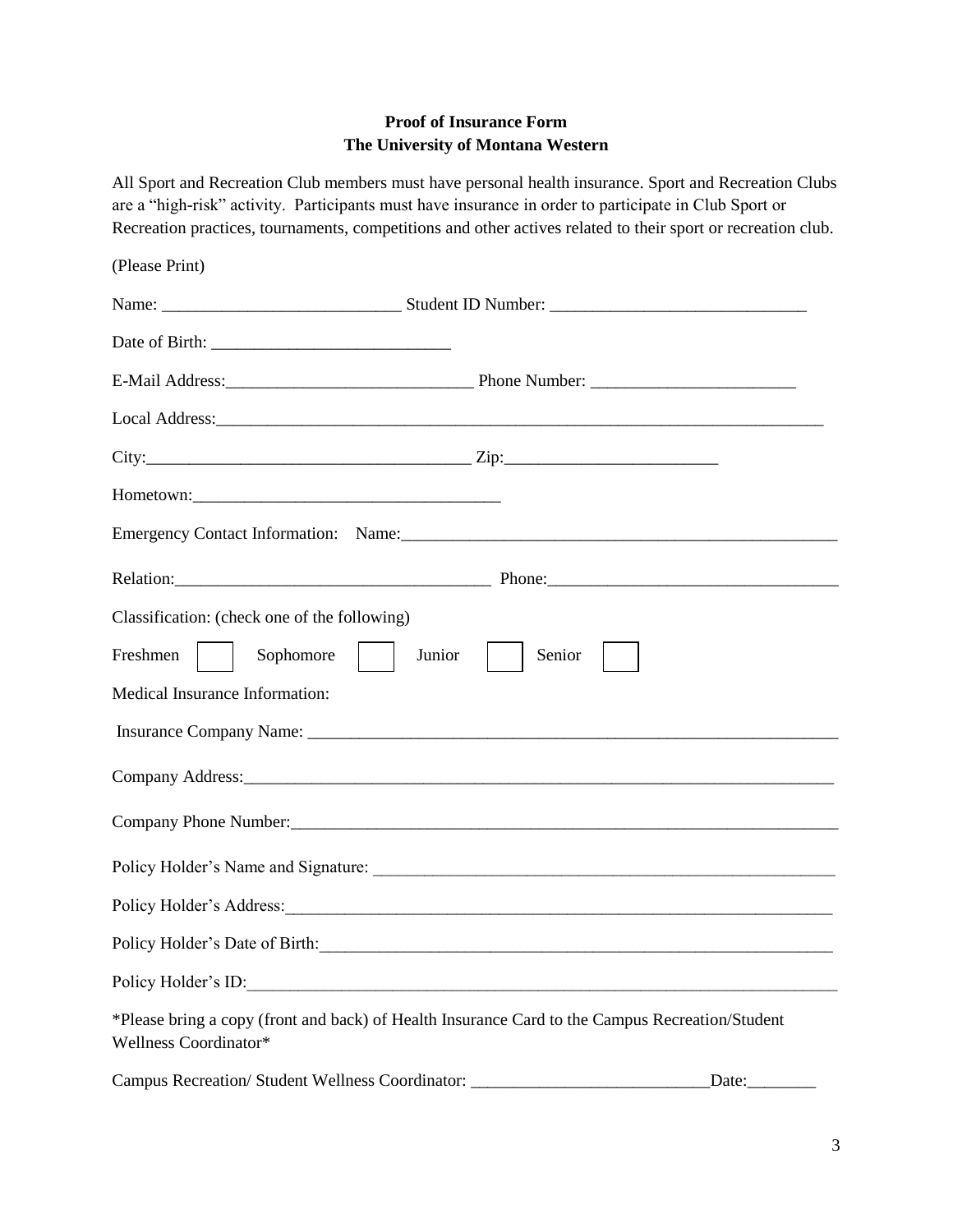### **Club Roster Form** The University of Montana Western

|                         | Name of Club National or Regional Organization:<br><u> and a manual contract of the manual contract of the manual contract of the manual contract of the manual contra</u> |  |
|-------------------------|----------------------------------------------------------------------------------------------------------------------------------------------------------------------------|--|
| <b>Executive Board:</b> |                                                                                                                                                                            |  |
|                         |                                                                                                                                                                            |  |
|                         | E-mail: ______________________________Other Phone: ______________________________                                                                                          |  |
|                         |                                                                                                                                                                            |  |
|                         | E-mail: _______________________________Other Phone: _____________________________                                                                                          |  |
|                         |                                                                                                                                                                            |  |
|                         | E-mail: ______________________________Other Phone: ______________________________                                                                                          |  |
|                         |                                                                                                                                                                            |  |
|                         | E-mail: ______________________________Other Phone: _____________________________                                                                                           |  |
|                         |                                                                                                                                                                            |  |
|                         | E-mail: ___________________________Other Phone: ________________________________                                                                                           |  |
|                         |                                                                                                                                                                            |  |
|                         | E-mail: ______________________________Other Phone: _____________________________                                                                                           |  |
|                         |                                                                                                                                                                            |  |
|                         | E-mail: ______________________________Other Phone: _____________________________                                                                                           |  |
|                         |                                                                                                                                                                            |  |
| E-mail:                 | <b>Example 2018</b> Other Phone:                                                                                                                                           |  |

 $\overline{\phantom{0}}$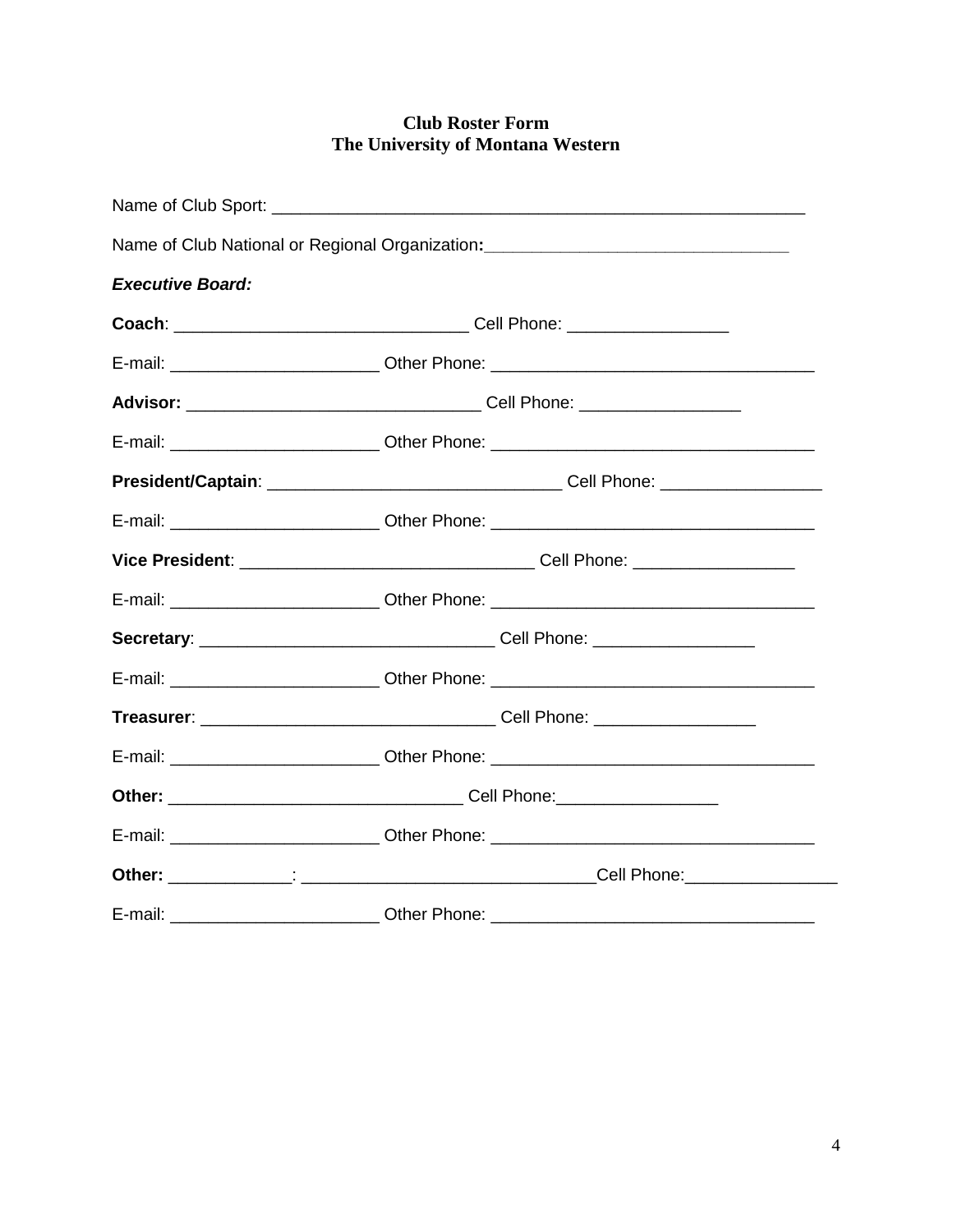| Member:<br>Name:                                          | Phone Number: | E-mail: | ID:8000        |
|-----------------------------------------------------------|---------------|---------|----------------|
|                                                           |               |         |                |
|                                                           |               |         |                |
|                                                           |               |         |                |
|                                                           |               |         |                |
|                                                           |               |         |                |
|                                                           |               |         |                |
|                                                           |               |         |                |
|                                                           |               |         |                |
|                                                           |               |         |                |
|                                                           |               |         |                |
|                                                           |               |         |                |
|                                                           |               |         |                |
|                                                           |               |         |                |
|                                                           |               |         |                |
|                                                           |               |         |                |
|                                                           |               |         |                |
|                                                           |               |         |                |
|                                                           |               |         |                |
|                                                           |               |         |                |
|                                                           |               |         |                |
|                                                           |               |         |                |
|                                                           |               |         |                |
|                                                           |               |         |                |
|                                                           |               |         |                |
| Signatures:                                               |               |         |                |
|                                                           |               |         | $\text{Date:}$ |
| <b>Campus Recreation/Student Wellness</b><br>Coordinator: |               | Date:   |                |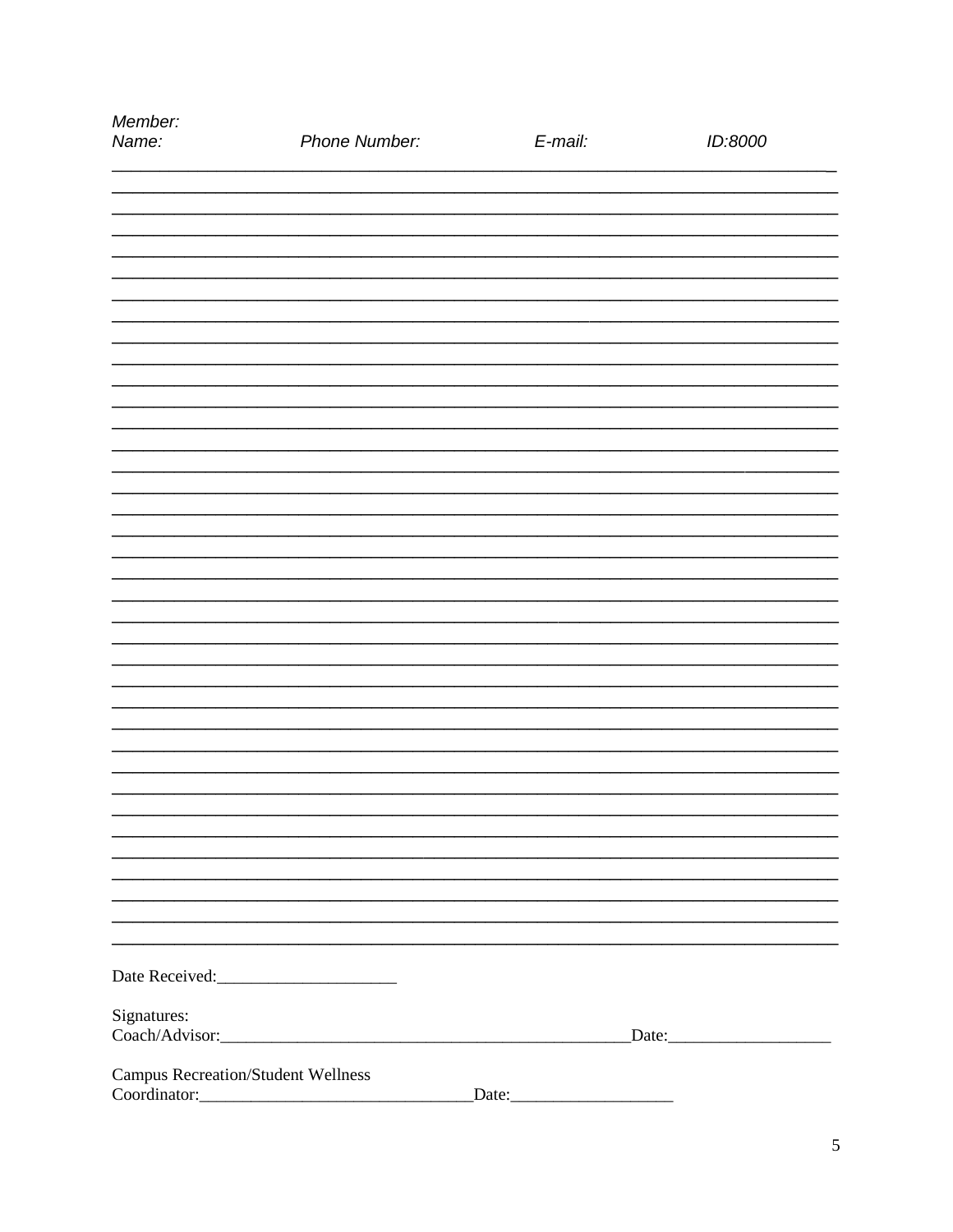#### Bulldog Athletic & Recreation Center (BARC) Facility Request Form

Semester: \_\_\_\_\_\_\_\_\_\_\_\_\_\_\_\_\_\_\_\_\_\_ Year: \_\_\_\_\_\_\_\_\_\_\_\_\_\_\_\_\_\_\_\_\_\_\_\_\_\_

Club Name: \_\_\_\_\_\_\_\_\_\_\_\_\_\_\_\_\_\_\_\_\_\_\_\_\_\_\_\_\_\_\_\_\_\_\_\_\_\_\_\_\_\_\_ # of club participants \_\_\_\_\_\_\_\_

| Date | Time        | <b>Facility Space Requested</b> | Purpose of Use               | Accepted    |
|------|-------------|---------------------------------|------------------------------|-------------|
|      | (start/end) | (i.e. Arena, Upstairs Gym)      | (Competition/Practice/Other) | or Declined |
|      |             |                                 |                              |             |
|      |             |                                 |                              |             |
|      |             |                                 |                              |             |
|      |             |                                 |                              |             |
|      |             |                                 |                              |             |
|      |             |                                 |                              |             |
|      |             |                                 |                              |             |
|      |             |                                 |                              |             |
|      |             |                                 |                              |             |
|      |             |                                 |                              |             |
|      |             |                                 |                              |             |
|      |             |                                 |                              |             |
|      |             |                                 |                              |             |
|      |             |                                 |                              |             |
|      |             |                                 |                              |             |
|      |             |                                 |                              |             |
|      |             |                                 |                              |             |
|      |             |                                 |                              |             |
|      |             |                                 |                              |             |
|      |             |                                 |                              |             |
|      |             |                                 |                              |             |
|      |             |                                 |                              |             |
|      |             |                                 |                              |             |
|      |             |                                 |                              |             |
|      |             |                                 |                              |             |
|      |             |                                 |                              |             |
|      |             |                                 |                              |             |
|      |             |                                 |                              |             |
|      |             |                                 |                              |             |
|      |             |                                 |                              |             |
|      |             |                                 |                              |             |
|      |             |                                 |                              |             |
|      |             |                                 |                              |             |
|      |             |                                 |                              |             |

Submitted by Campus Recreation Coordinator on \_\_\_\_\_\_\_\_\_\_\_\_\_\_\_ Reviewed by BARC Building Manager on \_\_\_\_\_\_\_\_\_\_\_\_\_\_\_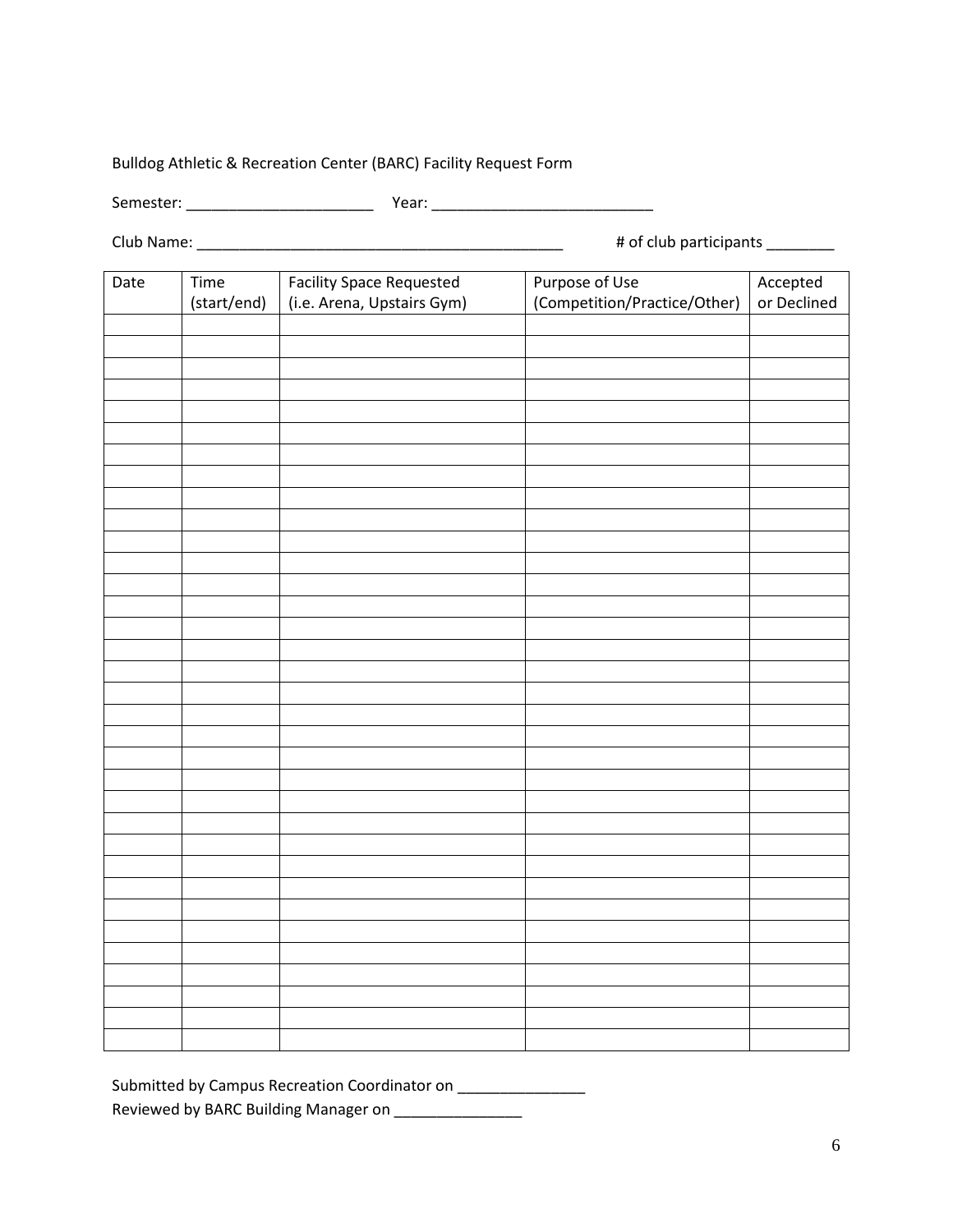| The University of Montana Western<br><b>Agreement for Non-reimbursed Volunteer Services</b> |                                                                                                                                                                                                     |  |  |  |
|---------------------------------------------------------------------------------------------|-----------------------------------------------------------------------------------------------------------------------------------------------------------------------------------------------------|--|--|--|
|                                                                                             | This agreement is between The University of Montana Western, department of                                                                                                                          |  |  |  |
|                                                                                             |                                                                                                                                                                                                     |  |  |  |
|                                                                                             |                                                                                                                                                                                                     |  |  |  |
|                                                                                             |                                                                                                                                                                                                     |  |  |  |
|                                                                                             | Description of services                                                                                                                                                                             |  |  |  |
|                                                                                             | The above-named individual is not a regular employee of the above-named department and the<br>work to be performed will not replace the work of regular employees of the department.                |  |  |  |
|                                                                                             | It is understood that the services are voluntarily offered for the time period from                                                                                                                 |  |  |  |
|                                                                                             | and that these volunteer services are not to be reimbursed. Approximate number of hours that<br>will be spent in the volunteer services by this individual <i>in total</i> ___________(# of hours). |  |  |  |
| Does the volunteer currently carry any primary medical insurance?                           |                                                                                                                                                                                                     |  |  |  |
| $\frac{1}{\sqrt{1-\frac{1}{2}}}$ (yes) $\frac{1}{\sqrt{1-\frac{1}{2}}}$ No                  |                                                                                                                                                                                                     |  |  |  |
| If so, who is your primary Insurance Provider?                                              |                                                                                                                                                                                                     |  |  |  |
|                                                                                             |                                                                                                                                                                                                     |  |  |  |
| Volunteer's Signature                                                                       | Date                                                                                                                                                                                                |  |  |  |
| Supervisor's Signature                                                                      | Date                                                                                                                                                                                                |  |  |  |
| Department Approval                                                                         | Date                                                                                                                                                                                                |  |  |  |

These volunteer services provided for The University of Montana are not covered by the worker's compensation policy of The University of Montana Western.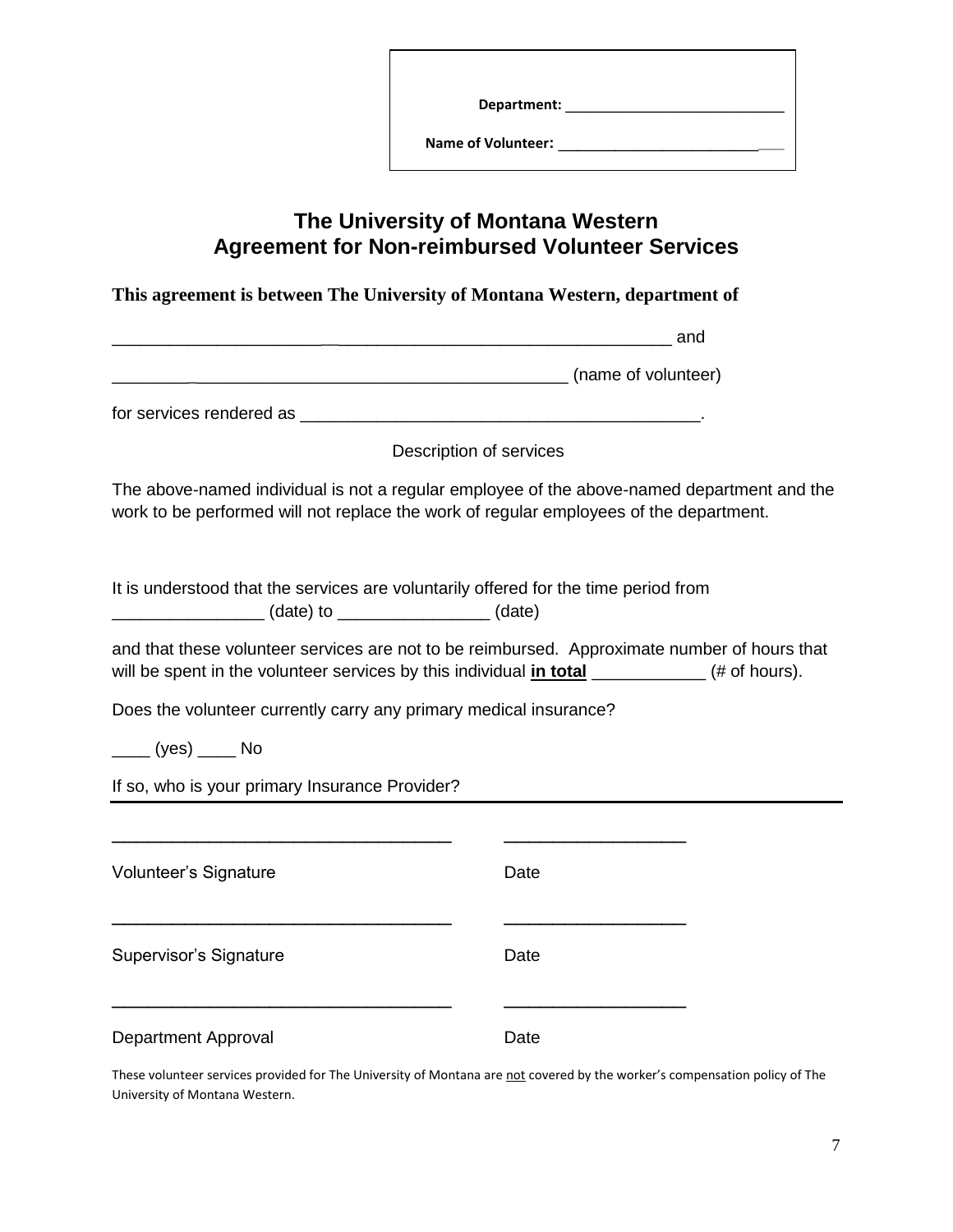# **The University of Montana Western BARC Policies and Procedures(revised 7/12)**

The Bulldog Athletic and Recreation Center (BARC) is home to Montana Western intercollegiate athletics, the Health and Human Performance program, as well as fitness and recreation spaces. Areas open for use by patrons follow:

- 3 racquetball courts with fixtures for wallyball
- Keltz Arena, multipurpose flooring with lines for 2 full basketball/volleyball courts and tennis lines
- Upstairs gymnasium with 1 full basketball/volleyball court or 2 short basketball courts with lines for badminton and pickleball
- Cardio room with treadmills, stair climbers, bicycles, elliptical trainers and weight machines
- Weight room designed for Olympic style lifting

# **HOURS AND SCHEDULES**

Center hours are subject to cancellation or change. Varsity Athletics has priority in scheduling in all athletic facilities. All athletic center hours are subject to change due to athletic practices and/or events. Scheduled HHP courses may also restrict access to fitness and recreation areas. Please consult the web site and entry desk for up to date schedules & information.

# **ASSUMPTION OF RISK**

Recreation members and guests assume all risks when using the fitness and recreation areas.

# **EQUIPMENT USE**

Recreation equipment can be checked out by BARC users from front desk staff. All recreation equipment must be signed out and returned by a card holding member. Members will be charged for lost or damaged equipment. Indoor equipment must be returned by closing of the building on the same day borrowed. Outdoor equipment must be returned within 48 hours of checkout or on Monday morning following Friday check-out.

# **LOCKERS & LOCKER ROOMS**

Student fees include locker rental, combinations available through building management. Nonstudent patrons may rent a regular locker for \$10/year. A limited number of oversized faculty/staff lockers are available for \$25/year. Notice will be provided when locker fee is due. Lockers for which a rental fee has not been paid will be emptied by management and contents moved to lost and found according to policy outlined below.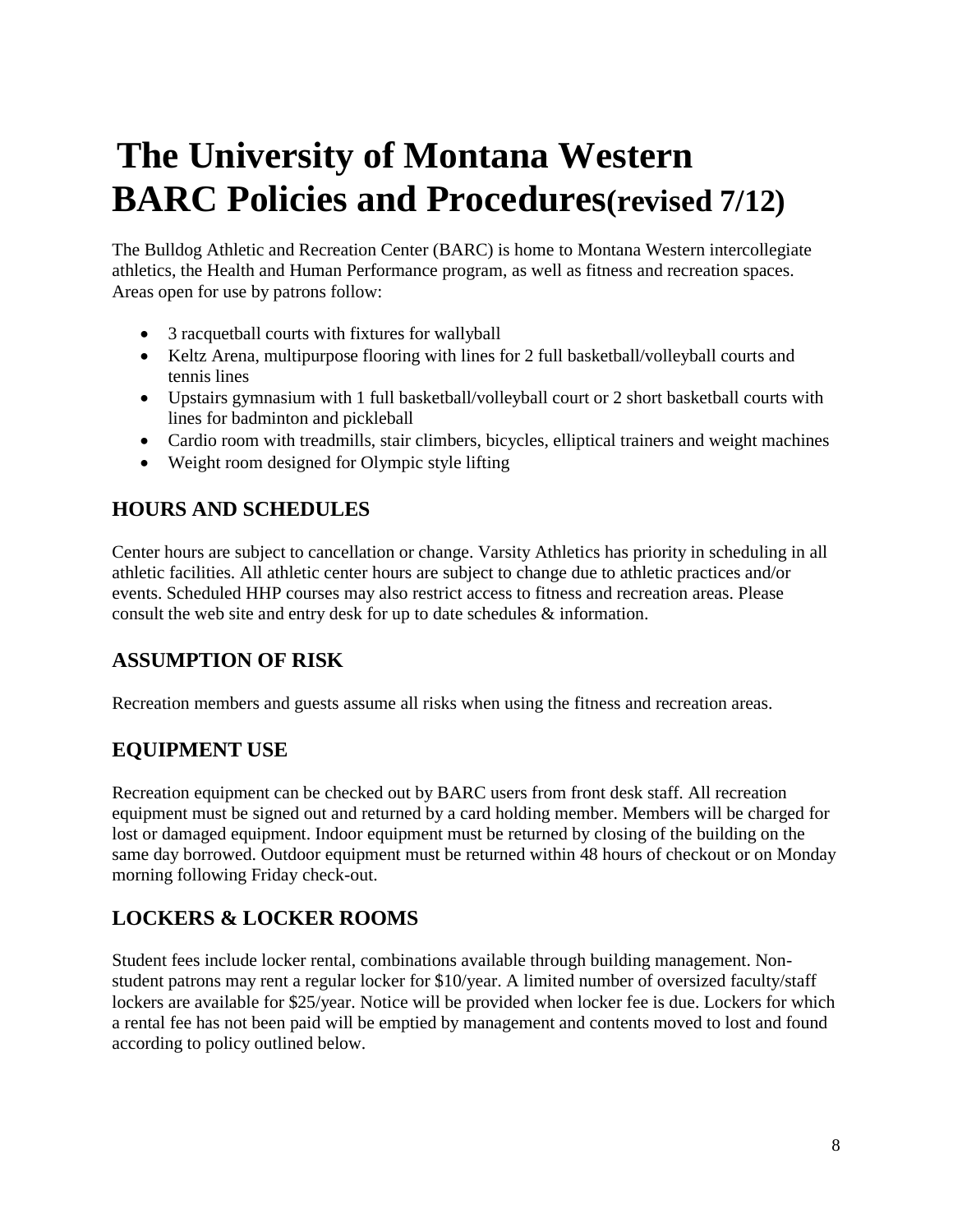# **LOST & FOUND POLICY**

Lost and Found items can be claimed and/or turned in at the BARC front desk. All items will be held in the center for 1 week. After 1 week clothing items will be donated to local organization and any valuable items will be turned over to Facilities Services.

# **VANDALISM**

Anyone caught vandalizing the center will be removed immediately and Dillon City Police will be notified.

# **INAPPROPRIATE BEHAVIOR**

Any patron exhibiting abusive behavior or language will be asked to leave the center immediately. If the patron refuses to leave the Dillon Police Department will be called to remove the patron. Montana Western reserves the right to revoke privileges for misuse of the athletic center and/or regulations. This includes, but is not limited to verbal abuse, harassment and fighting.

# **INLINE SKATES, BIKES, SKATEBOARDS**

The use of skates, scooters or skateboards is not allowed inside the center. Bicycles may not be brought inside the building, a bicycle rack is provided in front of the center and patrons are encouraged to lock their bicycles.

# **PETS**

Pets are not allowed in the BARC with the exception of those who are trained for and utilized by persons with disabilities.

# **TOBACCO PRODUCTS & ALCOHOL**

The use of tobacco (including cigarettes, cigars, e-cigarettes, pipes, bidi, hookah, snus, orbs, all forms of smokeless tobacco) by students, faculty, staff, guests, visitors, and contractors is prohibited on all properties owned or leased by The University of Montana Western. Consumption of alcoholic beverages in or around the BARC is prohibited except during limited events with prior approval per Montana Western Policy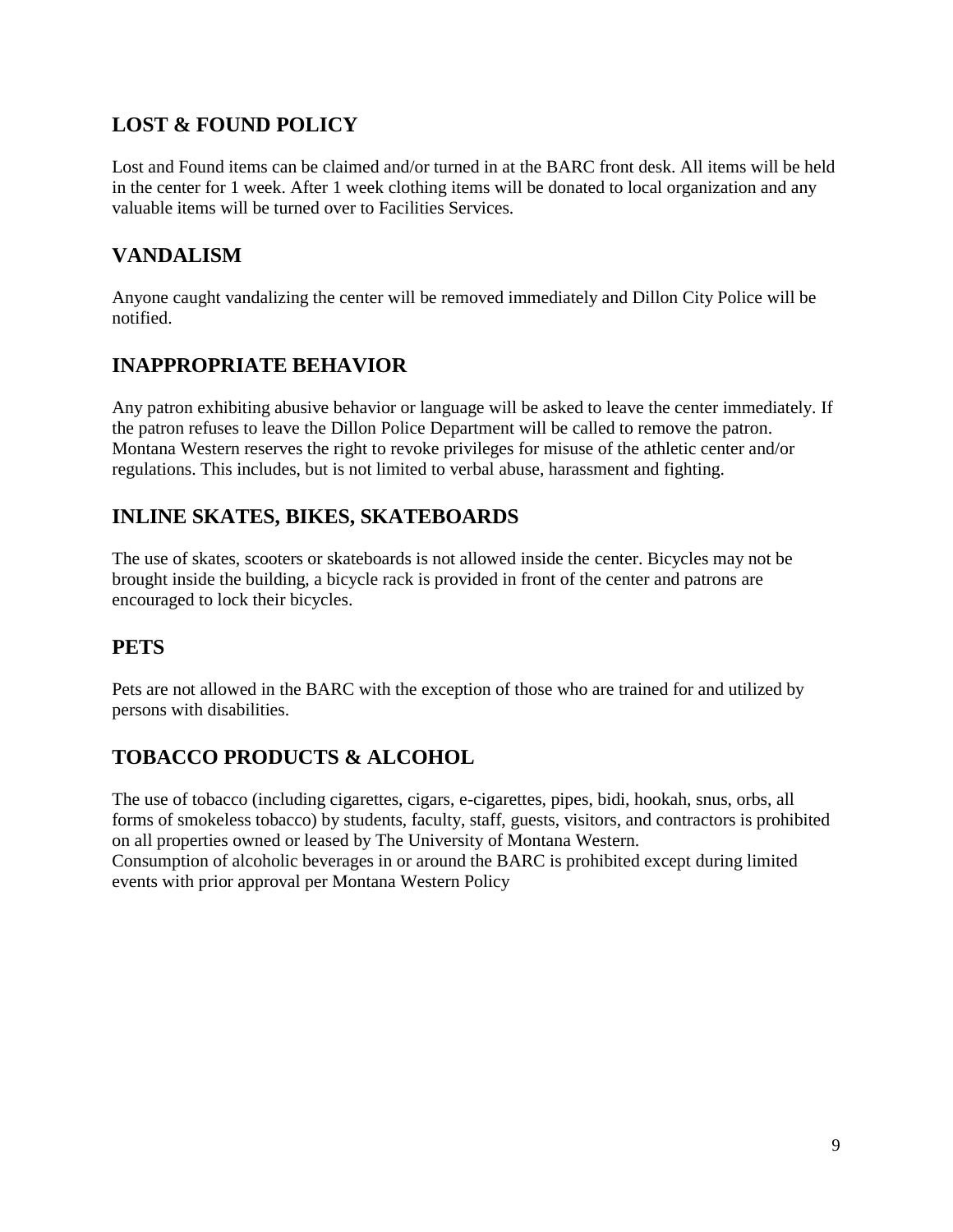# **PERSONAL TRAINERS/GROUP EXERCISE**

Personal trainers other than those employed by Student Wellness are prohibited. All group exercise classes must be sanctioned by and scheduled through Student Wellness.

# **RECREATIONAL/CLUB SPORT LEAGUES**

Use of the recreation areas for organized leagues or practices is subject to approval by building management in accordance with UMW Facility Use Policies. Reservations for ongoing facility use must be made, and a use fee will be determined by building management.

# **FACILITY CARD ACCESS POLICY**

All students, faculty/staff and recreation members must show a valid ID card, purchase a guest pass to gain access to the center for fitness and recreation use. Anyone without a valid ID card will not be allowed entry without the purchase of a day use pass. Anyone caught trying to access the center through unauthorized entry doors will have use privileges revoked.

# **GUEST POLICY**

Day passes are available for \$5 for adult guests and \$3 for guests age 15-18. Guest passes may be purchased the BARC entry desk during operational hours.

### **YOUTH MEMBER RESTRICTIONS**

Children must be between the ages of 5 and 18 to be members on a family pass. Ages 5 to 14, the parent or guardian must be a member. Children must be under constant parental supervision while in the BARC. Children under the age of 15 are not allowed in the weight room area or on the cardio equipment. Ages 15 to 18 may purchase a Teen Annual Pass as an individual.

### **MEMBERSHIP RATES**

UMW Students: Included in fees with enrollment in 7 or more credits.

UMW Faculty/Staff: Employee wellness benefit for members of UMW insurance plans

Family Annual Pass: \$450.00 Adult Annual Pass: \$250.00 Teen Annual Pass: \$175.00

Adult Day Pass: \$5.00 Teen Day Pass: \$3.00

Recreational Leagues: Cost determined in consultation with Building Manager.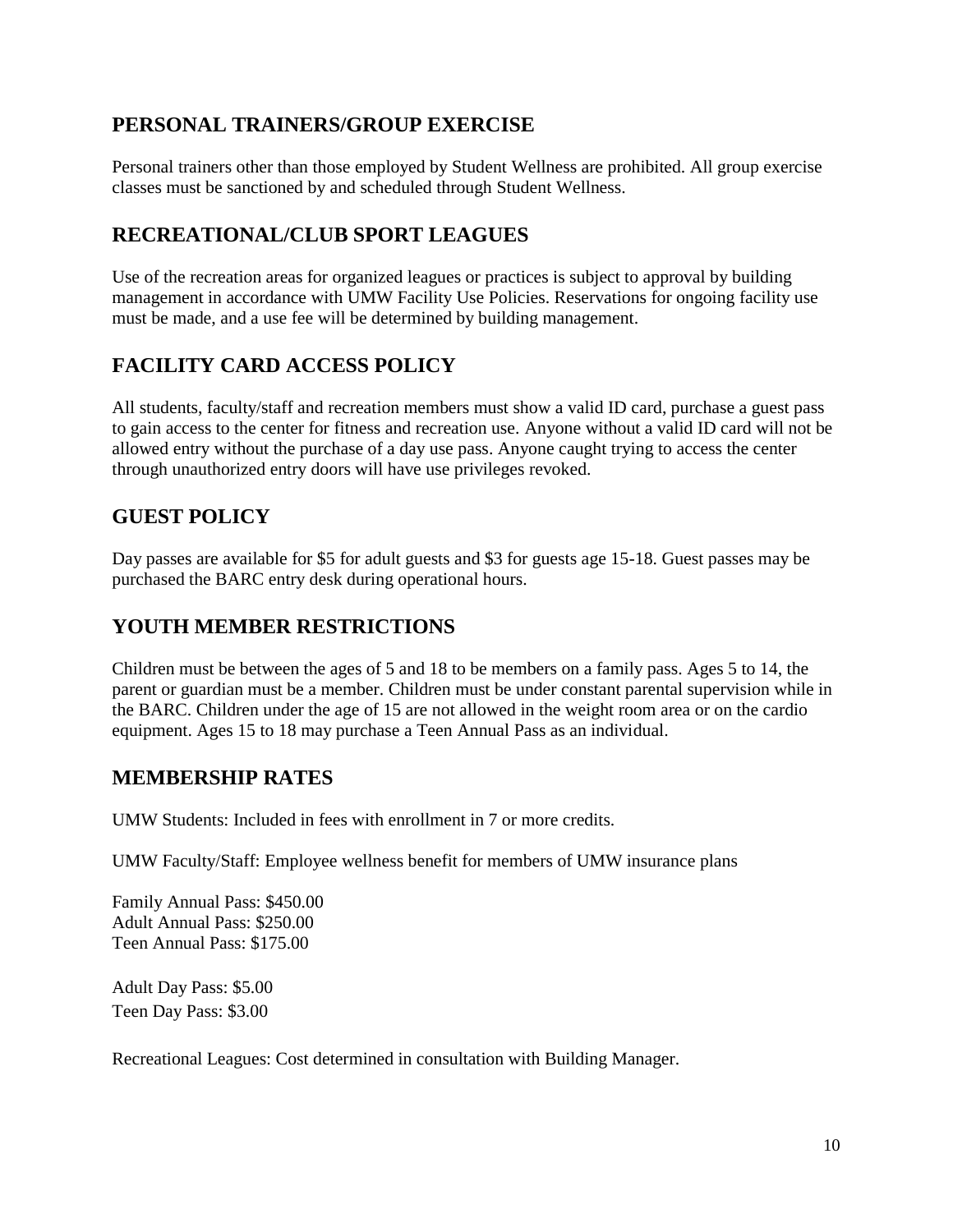### **Sport and Recreation Club Risk Management Plan Outline The University of Montana Western**

- **I.** Name of club and Description of the Sport
	- Identify all practice locations
	- Identify all home competition locations
	- Identify all away competition locations
- **II.** Name of Person(s) providing instruction for the club
	- List the qualifications for a Coach
	- List the qualifications for an Advisor
- **III.** Safe Practice and Games
	- List all steps that will be followed prior to games and practice to ensure a safe playing environment
- **IV.** Special Risk
	- List all of the unique risks associated with the sport in question
	- List all measures taken to address these risks
- **V.** Medical Supervision
	- List the type of medical supervision the club plans to maintain for practice
	- List the type of medical supervision the club plans to maintain for competitions
- **VI.** First Aid Kit
	- Name of the designated person responsible for maintenance of the First Aid Kit
	- Name of the designated person responsible for ensuring the First Aid Kit is present at all games and practices
	- List special items to be added to First Aid Kit
- **VII.** Emergency Action Plans
	- $\bullet$  Injury(Home)
	- $\bullet$  Injury(Away)
	- Travel Emergency
	- Severe Weather Emergency
- **VIII.** Travel Policy
	- Name mode of travel
	- List travel procedures

UK.(2011).Risk management outline. Retrieved from [http://www.uky.edu/studentaffairs/sites/www.uky.edu.studentaffairs/files/Risk%20Management%20Plan%20Outline.pdf.](http://www.uky.edu/studentaffairs/sites/www.uky.edu.studentaffairs/files/Risk%20Management%20Plan%20Outline.pdf)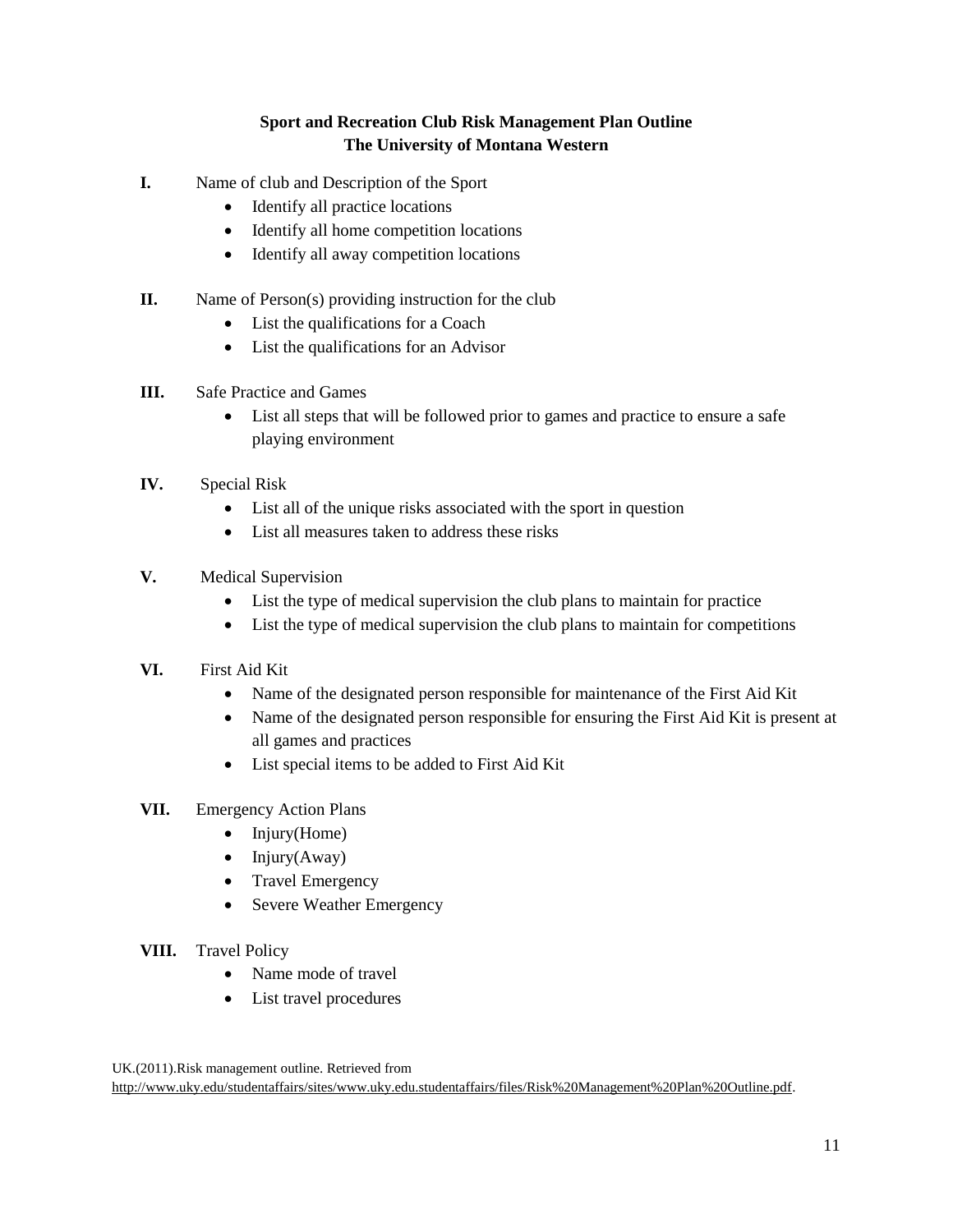### **Sport and Recreation Club Community Service Form The University of Montana Western**

| Number of Club Member(s) Who Participated: | Number of Hours Worked: |
|--------------------------------------------|-------------------------|
|                                            |                         |
|                                            |                         |
|                                            |                         |
|                                            |                         |
| Signatures:                                |                         |
|                                            |                         |
| <b>Campus Recreation/Student Wellness</b>  |                         |
|                                            |                         |
| <b>ASUMW Office</b>                        | Manager: Date: Date:    |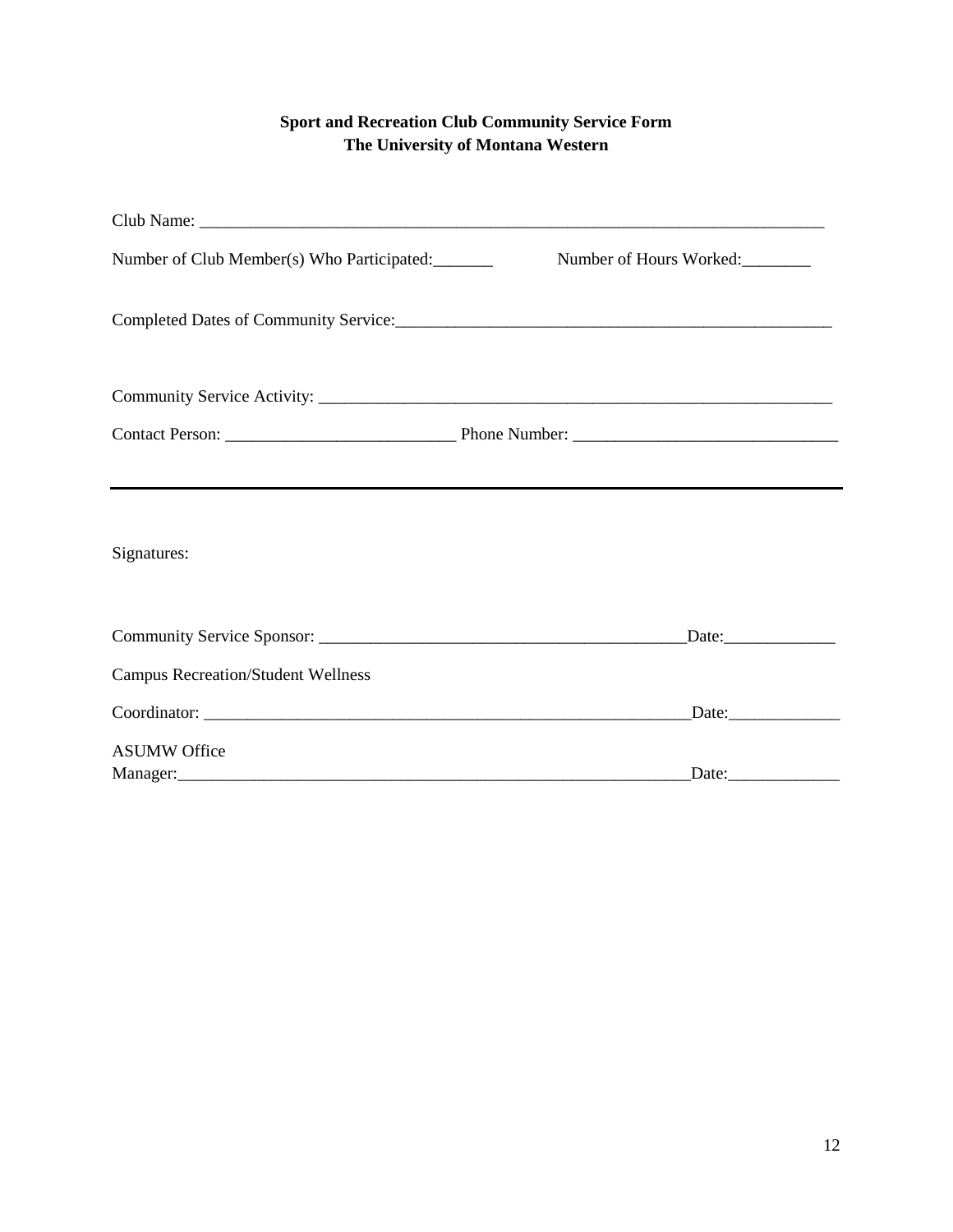### **Fundraising Activity Request Form The University of Montana Western**

| Dates of Fundraising: 2000 and 2000 and 2000 and 2000 and 2000 and 2000 and 2000 and 2000 and 2000 and 2000 and 2000 and 2000 and 2000 and 2000 and 2000 and 2000 and 2000 and 2000 and 2000 and 2000 and 2000 and 2000 and 20 |                |  |
|--------------------------------------------------------------------------------------------------------------------------------------------------------------------------------------------------------------------------------|----------------|--|
| Purpose of Fundraising:                                                                                                                                                                                                        |                |  |
|                                                                                                                                                                                                                                |                |  |
|                                                                                                                                                                                                                                |                |  |
| Must be approved by the following:                                                                                                                                                                                             |                |  |
| Signatures:                                                                                                                                                                                                                    |                |  |
|                                                                                                                                                                                                                                | $\text{Date:}$ |  |
|                                                                                                                                                                                                                                | $\text{Date:}$ |  |
| <b>Campus Recreation/ Student Wellness</b>                                                                                                                                                                                     |                |  |
|                                                                                                                                                                                                                                | Date:          |  |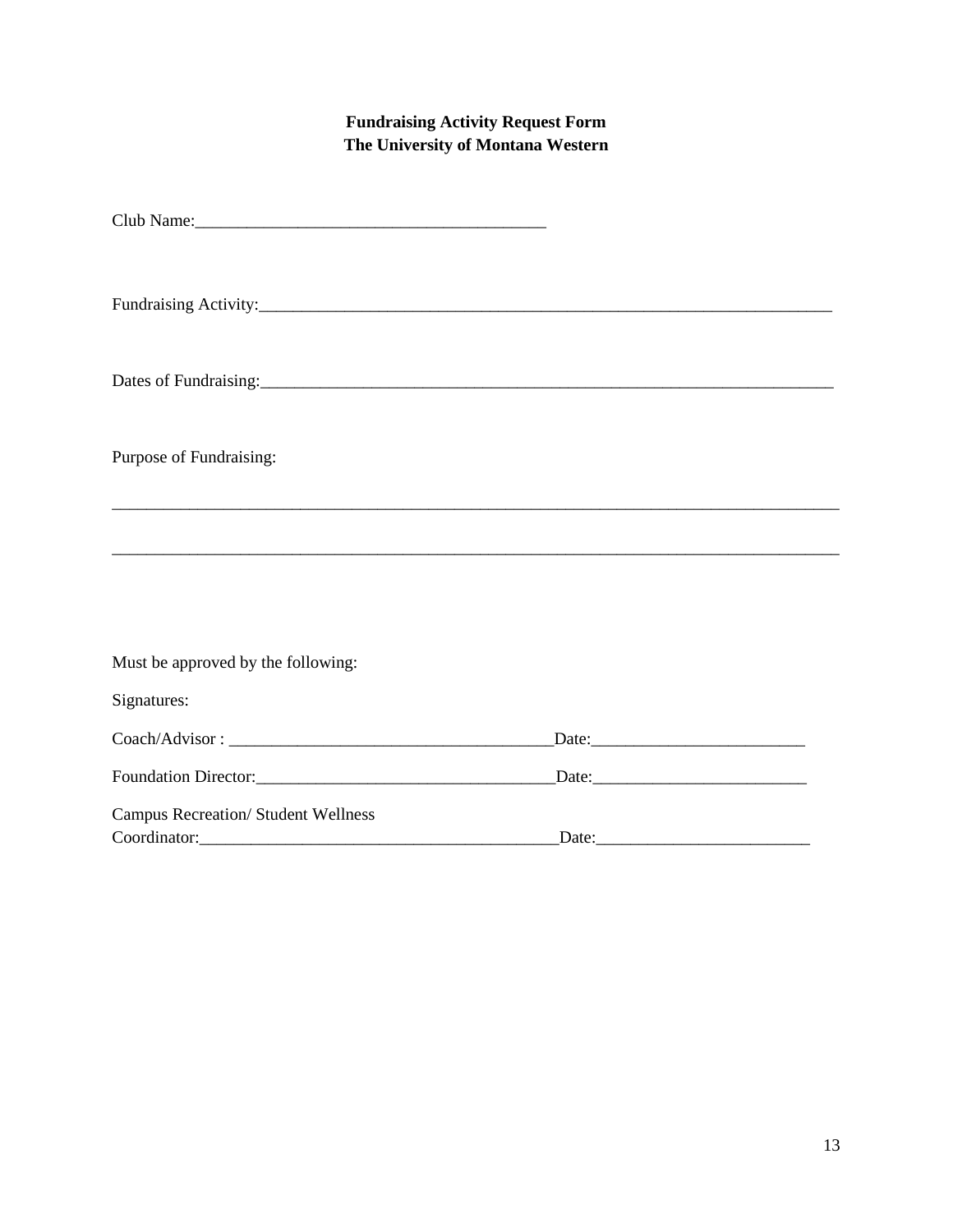### **Semester-Long Schedule of Activities Form The University of Montana Western**

Club Name:

Semester:\_\_\_\_\_\_\_\_\_\_\_\_\_\_\_\_\_\_\_\_\_\_\_\_\_\_\_\_\_\_\_\_\_\_\_\_ Year:\_\_\_\_\_\_\_\_\_\_\_\_\_\_\_\_\_\_\_\_\_\_\_\_\_\_\_\_\_\_\_

| Date | Time | Activity | <b>Purpose of</b><br><b>Activity</b> | <b>Accepted or</b><br><b>Declined</b> |
|------|------|----------|--------------------------------------|---------------------------------------|
|      |      |          |                                      |                                       |
|      |      |          |                                      |                                       |
|      |      |          |                                      |                                       |
|      |      |          |                                      |                                       |
|      |      |          |                                      |                                       |
|      |      |          |                                      |                                       |
|      |      |          |                                      |                                       |
|      |      |          |                                      |                                       |
|      |      |          |                                      |                                       |
|      |      |          |                                      |                                       |
|      |      |          |                                      |                                       |
|      |      |          |                                      |                                       |
|      |      |          |                                      |                                       |
|      |      |          |                                      |                                       |
|      |      |          |                                      |                                       |
|      |      |          |                                      |                                       |
|      |      |          |                                      |                                       |
|      |      |          |                                      |                                       |

Reviewed and Approved by the Campus Recreation/Student Wellness Coordinator on:

Signature: \_\_\_\_\_\_\_\_\_\_\_\_\_\_\_\_\_\_\_\_\_\_\_\_\_\_\_\_\_\_\_\_\_\_\_\_\_\_\_\_\_\_ Date:\_\_\_\_\_\_\_\_\_\_\_\_\_\_\_\_\_\_\_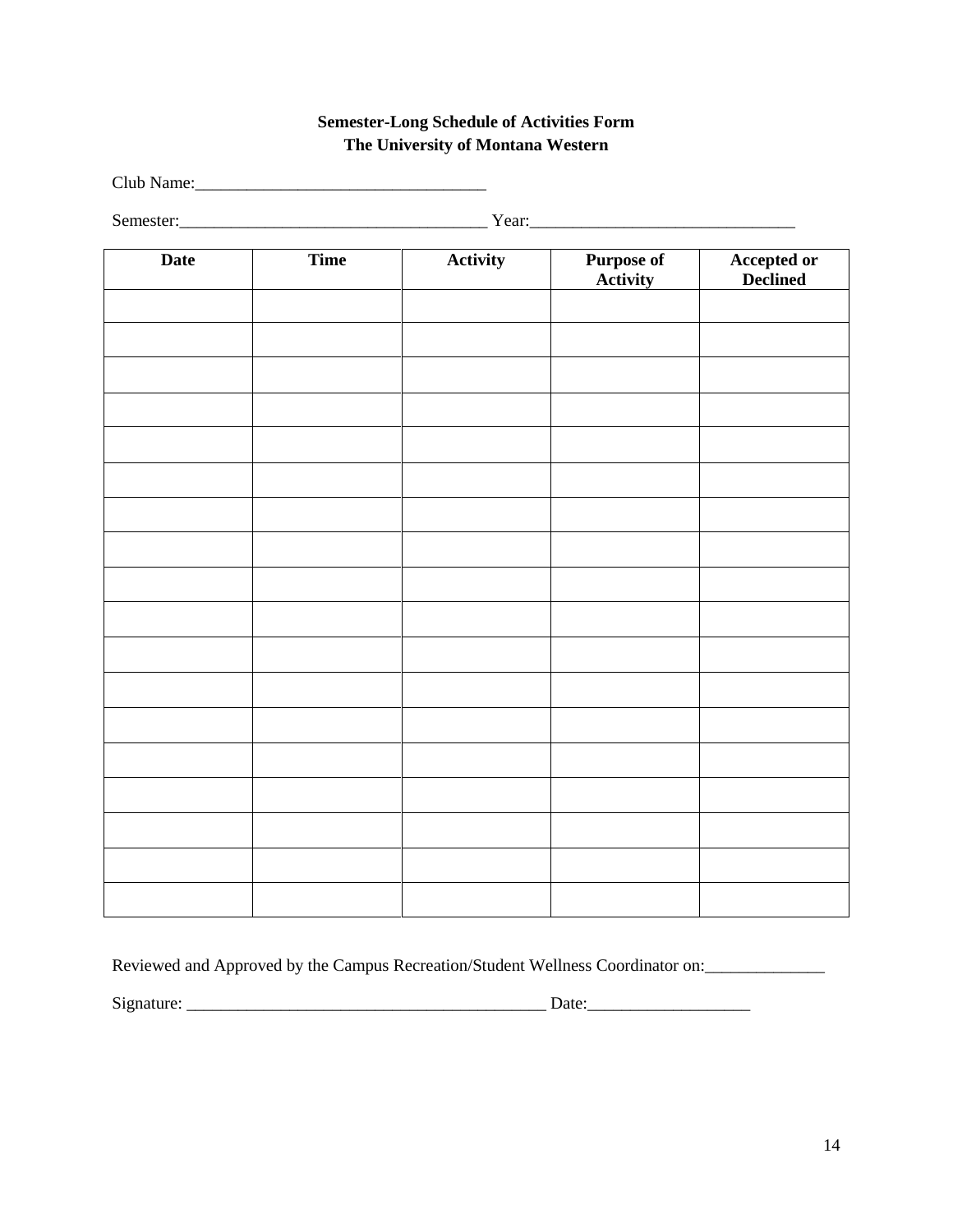### Sport and Recreation Club Travel Itinerary and Roster Form The University of Montana Western

| <b>Event Information:</b>                        |  |                                                                                                                       |
|--------------------------------------------------|--|-----------------------------------------------------------------------------------------------------------------------|
|                                                  |  |                                                                                                                       |
|                                                  |  |                                                                                                                       |
|                                                  |  |                                                                                                                       |
|                                                  |  |                                                                                                                       |
| Lodging:                                         |  |                                                                                                                       |
|                                                  |  |                                                                                                                       |
| Phone: Location: Location:                       |  |                                                                                                                       |
| <b>Transportation (Indicate number of each):</b> |  |                                                                                                                       |
|                                                  |  |                                                                                                                       |
|                                                  |  |                                                                                                                       |
|                                                  |  |                                                                                                                       |
| Club Members Traveling (Roster):                 |  |                                                                                                                       |
|                                                  |  |                                                                                                                       |
|                                                  |  |                                                                                                                       |
|                                                  |  | <u> 1989 - Johann Barbara, martin amerikan basar dan berasal dalam berasal dalam basar dalam basar dalam basar da</u> |
|                                                  |  |                                                                                                                       |
|                                                  |  |                                                                                                                       |
|                                                  |  |                                                                                                                       |
|                                                  |  |                                                                                                                       |
|                                                  |  |                                                                                                                       |
|                                                  |  |                                                                                                                       |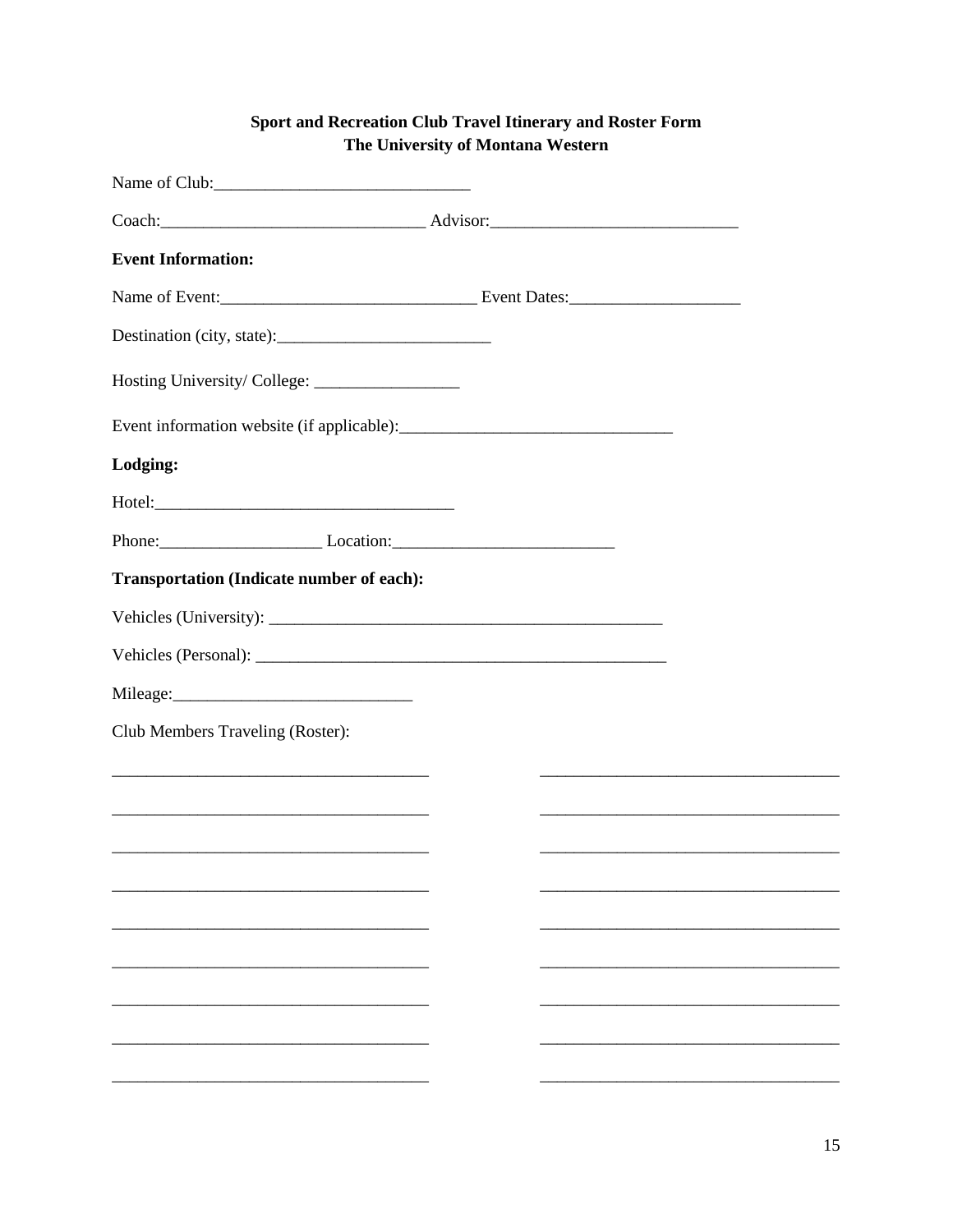| <b>Signatures:</b>                                     |       |
|--------------------------------------------------------|-------|
|                                                        |       |
|                                                        |       |
|                                                        |       |
|                                                        |       |
| Campus Recreation/Student Wellness Coordinator________ | Date: |
|                                                        |       |

L.

 $\overline{\phantom{0}}$ 

 $\overline{\phantom{a}}$ 

 $\frac{1}{2}$ 

<u> 2000 - 2000 - 2000 - 2000 - 2000 - 2000 - 2000 - 2000 - 2000 - 2000 - 2000 - 2000 - 2000 - 2000 - 2000 - 200</u>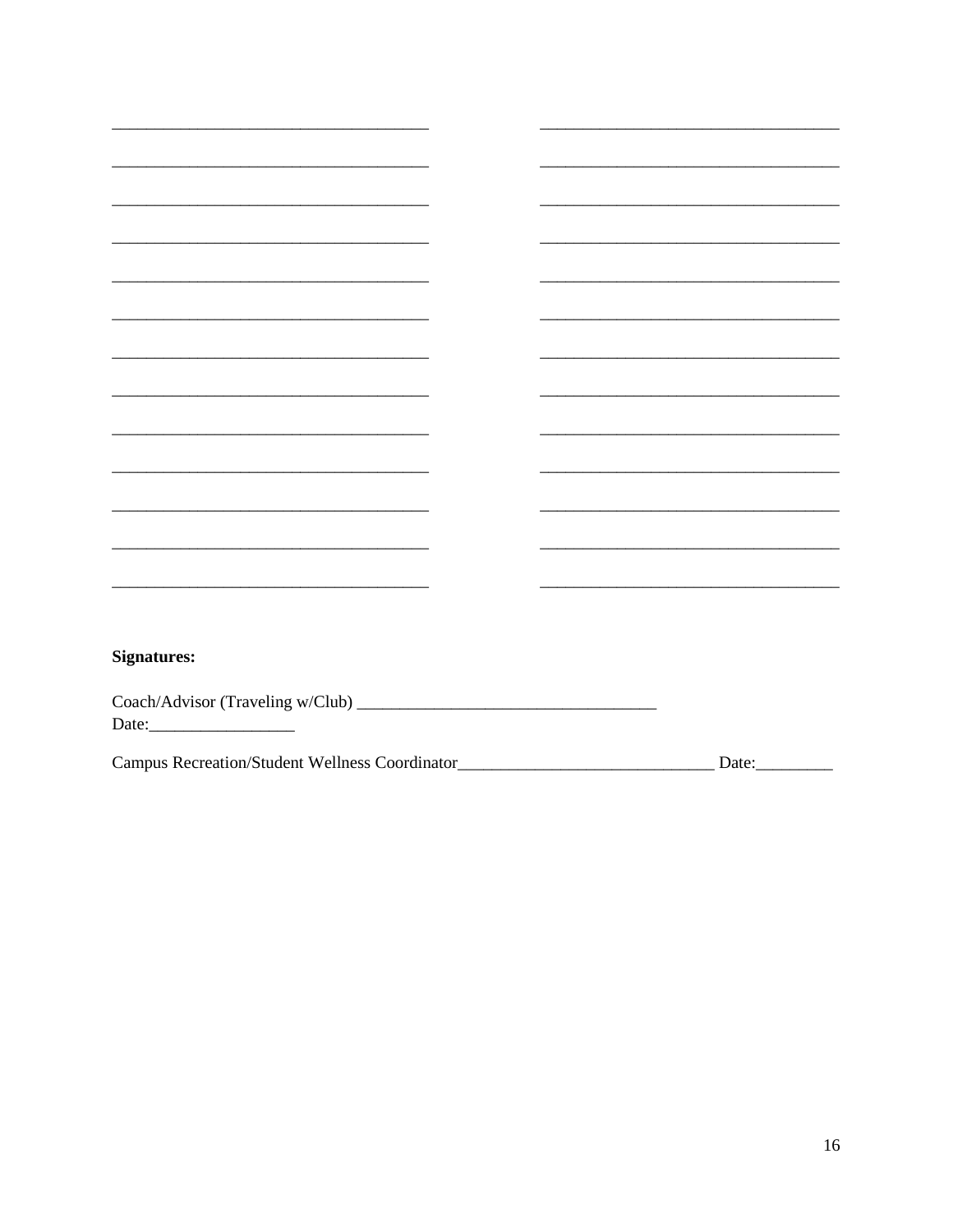#### **Emergency Action Plan: Keltz Arena**

Emergency Personnel: Coach/Advisor/Participant trained in First Aid/CPR/AED.

Emergency Communication: Phone near concessions booth on first floor of BARC, or cell phones.

Emergency Equipment: Club first aid kit, AED located on first floor of BARC.

Roles of First Responders:

- 1. Immediate care of the injured or ill participant
	- a. Determine whether participant's injury/illness requires 911 call to activate Emergency Medical Services (EMS).
	- b. Provide first aid care.
- 2. Activate EMS
	- a. Call 911: Provide name, address, telephone number, number of individuals injured, condition of injured, first aid treatment, specific directions, other information as requested.
- 3. Emergency equipment retrieval (AED if necessary)
- 4. Direction of EMS to scene
	- a. Locate PE Complex worker to open overhead door to parking lot, or open arena door along north wall.
	- b. Designate individual to "flag down" EMS and direct to scene
	- c. Scene control: limit scene to first aid providers, move bystanders away.
- 5. Provide EMS with participant's emergency/insurance information from first aid kit.
- 6. Promptly report any activation of EMS to Campus Recreation/Student Wellness Coordinator (683-7389)

Venue Directions: Poindexter St. into PE Complex parking lot to overhead door, or if necessary, down sidewalk, through north door into arena.

Fatal Illness or Injury: Refer to UMW Campus Emergency Response and Crisis Protocol.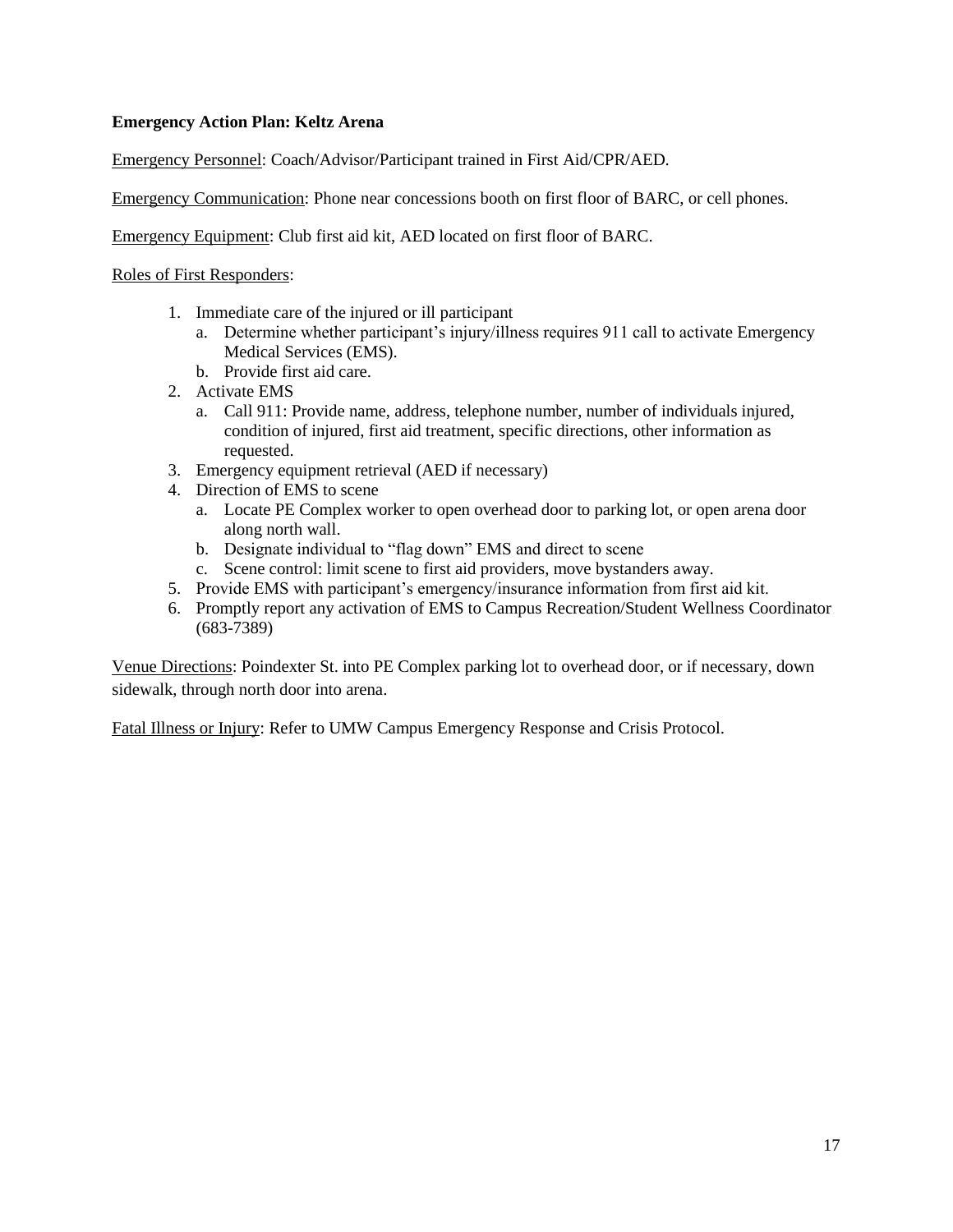#### **Emergency Plan: Weight Room**

Emergency Personnel: Coach/Advisor/Participant trained in CPR/FA/AED

Emergency Communication: Courtesy phone located next to concessions booth on first floor of BARC, faculty/staff offices on second floor may be open for use of telephones.

Emergency Equipment: AED located on first floor of BARC

Roles of First Responders:

- 1. Immediate care of the injured or ill participant.
	- a. Determine if it is in participant's best interest to call 911 to activate Emergency Medical Services (EMS)
	- b. Provide first aid care.
- 2. Activate EMS if necessary
	- a. Call 911: provide name, address, telephone number, number of individuals injured, condition of injured, first aid treatment, specific directions, other information as requested
	- b. Designate individual to "flag down" EMS and direct to scene
	- c. Scene control: limit scene to first aid providers, move bystanders away.
- 3. Provide EMS with participant's emergency/insurance information from first aid kit.
- 4. Promptly report any activation of EMS to Campus Recreation/Student Wellness Coordinator(683-7389)

Venue Directions: Atlantic Street to Poindexter, through front doors of PE Complex, use elevator or stairs to access third floor.

Fatal Injury or Illness: Refer to UMW Campus Emergency Response and Crisis Protocol.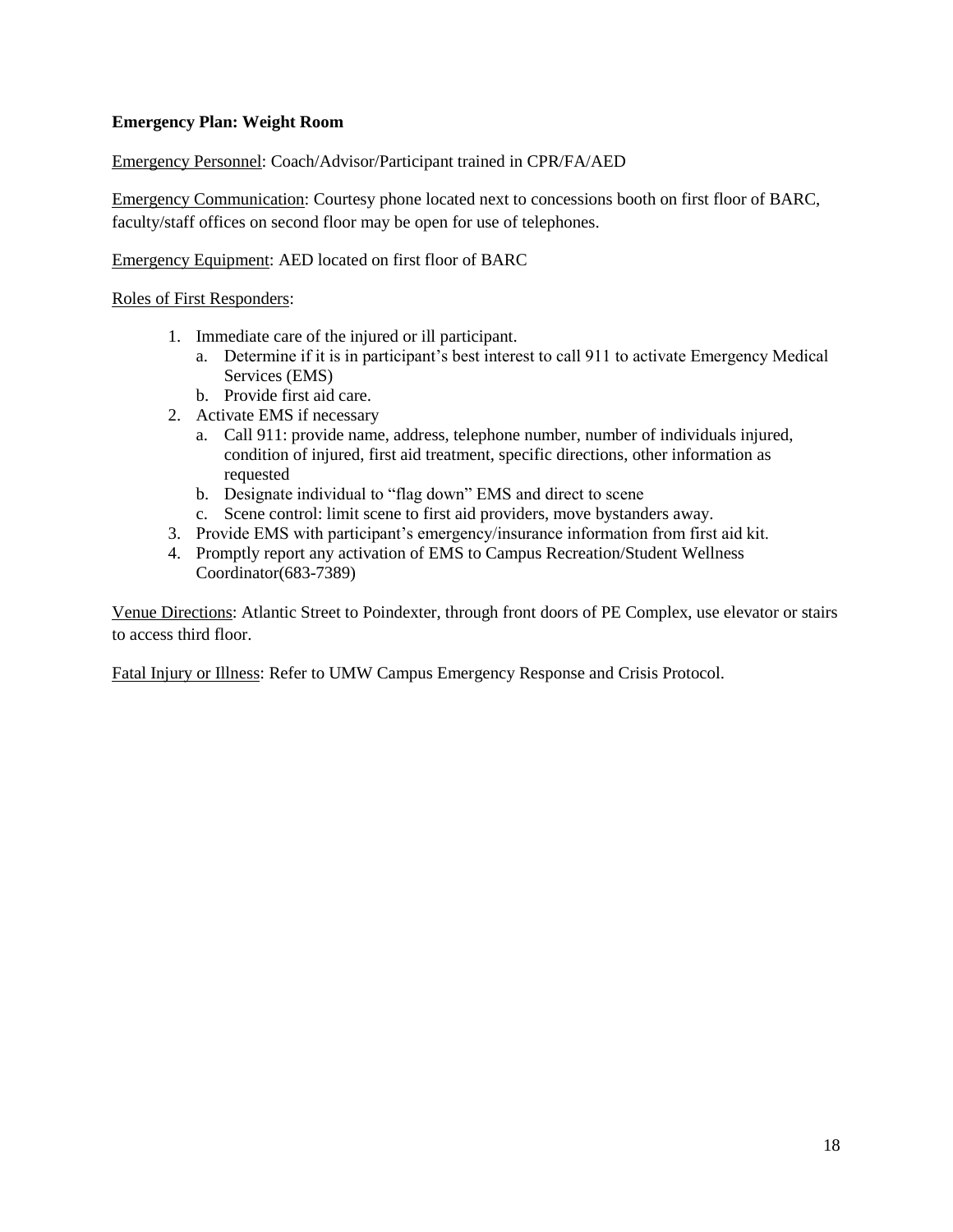#### **Emergency Action Plan: Tundra**

Emergency Personnel: Coach/Advisor/Participant trained in CPR/FA/AED

Emergency Communication: Phone near concession booth on first floor of BARC or cell phones.

Emergency Equipment: club first aid kit, AED located on first floor of BARC

Roles of First Responders:

- 1. Immediate care of the injured or ill participant.
	- a. Determine if it is in participant's best interest to call 911 to activate Emergency Medical Services (EMS)
	- b. Provide first aid care.
- 2. Activate EMS if necessary
	- a. Call 911: provide name, address, telephone number, number of individuals injured, condition of injured, first aid treatment, specific directions, other information as requested
	- b. Designate individual to "flag down" EMS and direct to scene
	- c. Scene control: limit scene to first aid providers, move bystanders away.
- 3. Provide EMS with participant's emergency/insurance information from first aid kit.
- 4. Promptly report any activation of EMS to Campus Recreation/Student Wellness Coordinator(683-7389)

Venue Directions: Poindexter Street to PE Complex Parking Lot, down sidewalk along Keltz Arena for direct access to Tundra.

Fatal Illness or Injury: Refer to UMW Campus Emergency Response and Crisis Protocol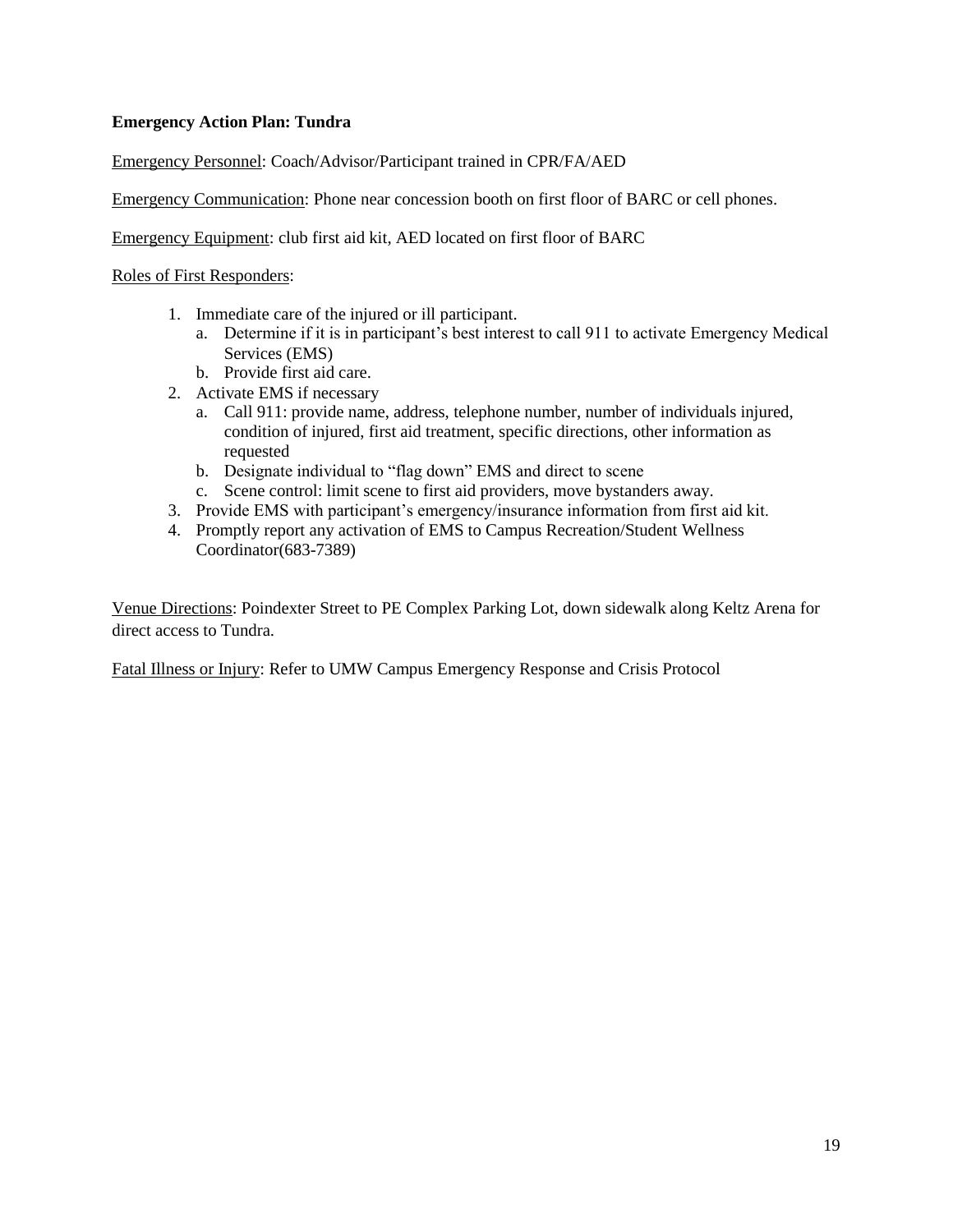#### **Emergency Plan: Auxiliary Gymnasium (Upstairs Gym)**

Emergency Personnel: Coach/Advisor/Participant trained in CPR/FA/AED

Emergency Communication: Phone near concession booth on first floor of BARC or cell phones.

Emergency Equipment: club first aid kit, AED located on first floor of BARC

Roles of First Responders:

- 1. Immediate care of the injured or ill student-athlete
	- a. Determine whether athlete should be referred to Emergency Medical Services (EMS).
- 2. Activate EMS
	- b. Call 911: provide name, address, telephone number, number of individuals injured, condition of injured, first aid treatment, specific directions, other information as requested.
- 3. Emergency equipment retrieval
- 4. Direction of EMS to scene
	- a. Open back (southeast) door of gym for EMS access
	- b. Designate individual to "flag down" EMS and direct to scene
	- c. Scene control: limit scene to first aid providers, move bystanders away
- 5. Promptly report any activation of EMS to Campus Recreation/Student Wellness Coordinator (683-7389).

Venue Directions: Cornell St. to Residence Hall parking lots, around Clark Hall, and around east end of PE Complex, to door on south side of building.

Fatal Injury or Illness: Refer to UMW Campus Emergency Response and Crisis Protocol.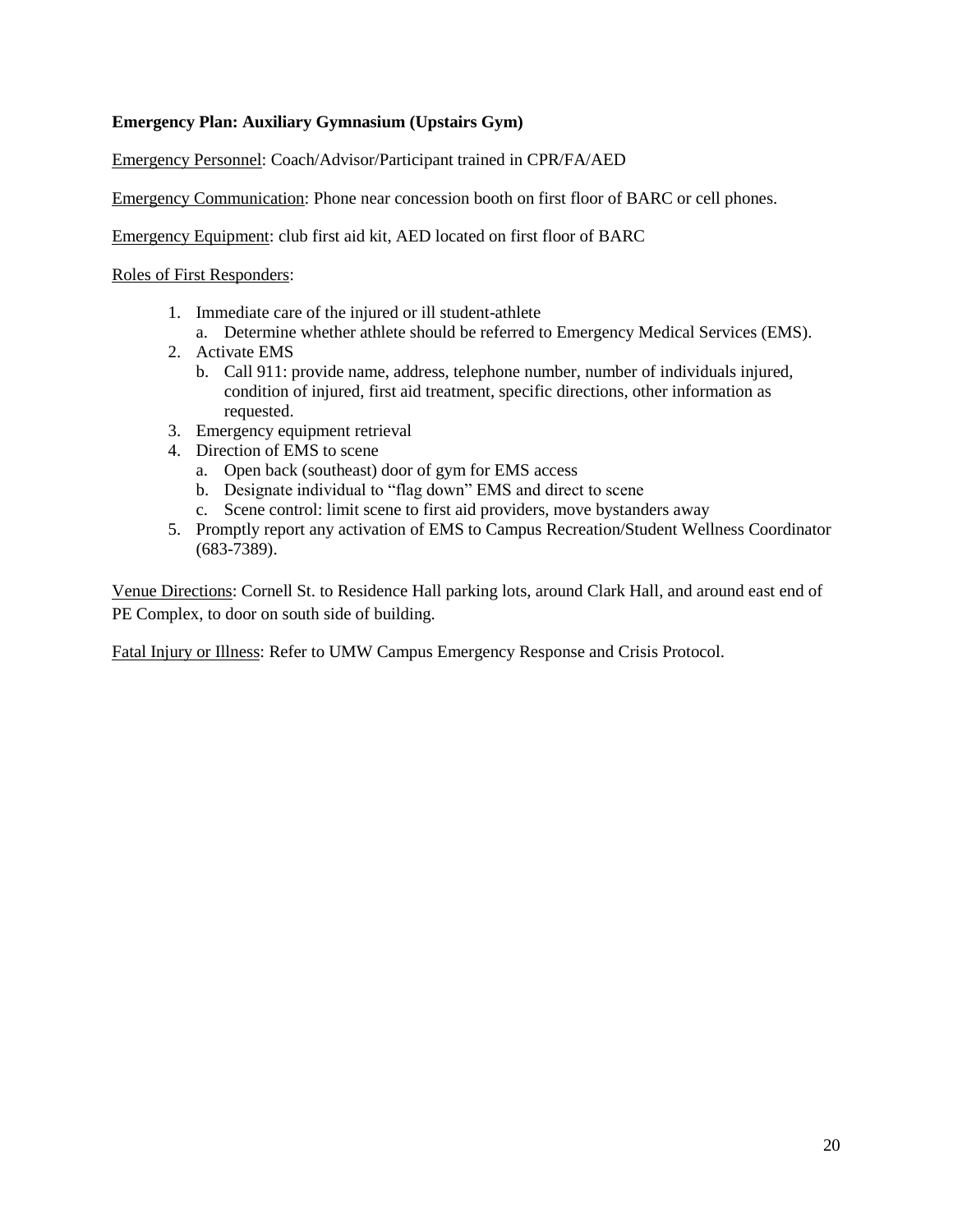#### **Emergency Plan: Football Practice Fields**

#### Emergency Personnel: Coach/Advisor/Participant trained in CPR/FA/AED

Emergency Communication: Phone near concession booth on first floor of BARC or cell phones.

Emergency Equipment: club first aid kit, AED located on first floor of BARC

Roles of First Responders:

- 1. Primary and secondary survey, immediate care for injured athlete.
	- a. Determine whether athlete should be referred to Emergency Medical Services (EMS)
- 2. Activate EMS if necessary
	- a. Call 911: provide name, address, telephone number, number of individuals injured, condition of injured, first aid treatment, specific directions, other information as requested
	- b. Open gate from road or parking lot onto practice field.
	- c. Designate individual to "flag down" EMS and direct to scene
	- d. Scene control
- 3. Direct removal of athlete from playing field (ambulatory aid, manual conveyance, stretcher, Gator).
- 4. Promptly report any activation of EMS to Campus Recreation/Student Wellness Coordinator (683-7389)

Venue Directions: South field- Hwy 91 to fence opening at northwest corner of field, adjacent to LDS church, opposite BHH parking lot.

North field- Poindexter Street to PE Complex Parking lot through gate on southwest corner.

Fatal Illness or Injury: Refer to UMW Campus Emergency Response and Crisis Protocol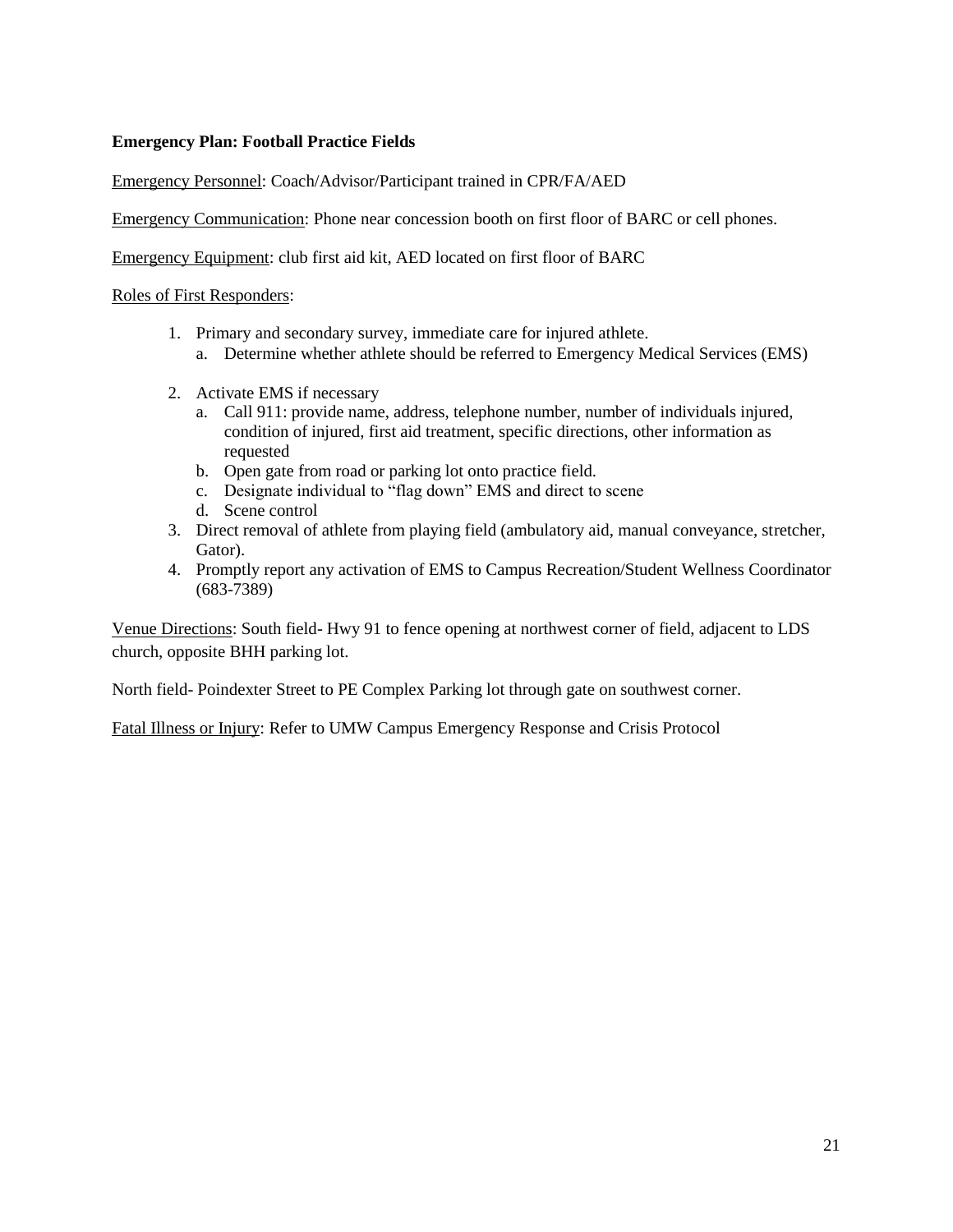#### **Emergency Action Plan: Beaverhead County Soccer Fields (Rugby)**

Emergency Personnel: Coach/Advisor/Participant trained in CPR/FA/AED

Emergency Communication: Cell phones

Emergency Equipment: Club first aid kit

Roles of First Responders:

- 1. Immediate care of the injured or ill participant.
	- a. Determine if it is in participant's best interest to call 911 to activate Emergency Medical Services (EMS)
	- b. Provide first aid care.
- 2. Activate EMS if necessary
	- a. Call 911: provide name, address, telephone number, number of individuals injured, condition of injured, first aid treatment, specific directions, other information as requested
	- b. Designate individual to "flag down" EMS and direct to scene
	- c. Scene control: limit scene to first aid providers, move bystanders away.
- 3. Provide EMS with participant's emergency/insurance information from first aid kit.
- 4. Promptly report any activation of EMS to Campus Recreation/Student Wellness Coordinator(683-7389)

Venue Directions: Hwy 41 to Overland Road. Fields are on left side of road.

Fatal Illness or Injury: Refer to UMW Campus Emergency Response and Crisis Protocol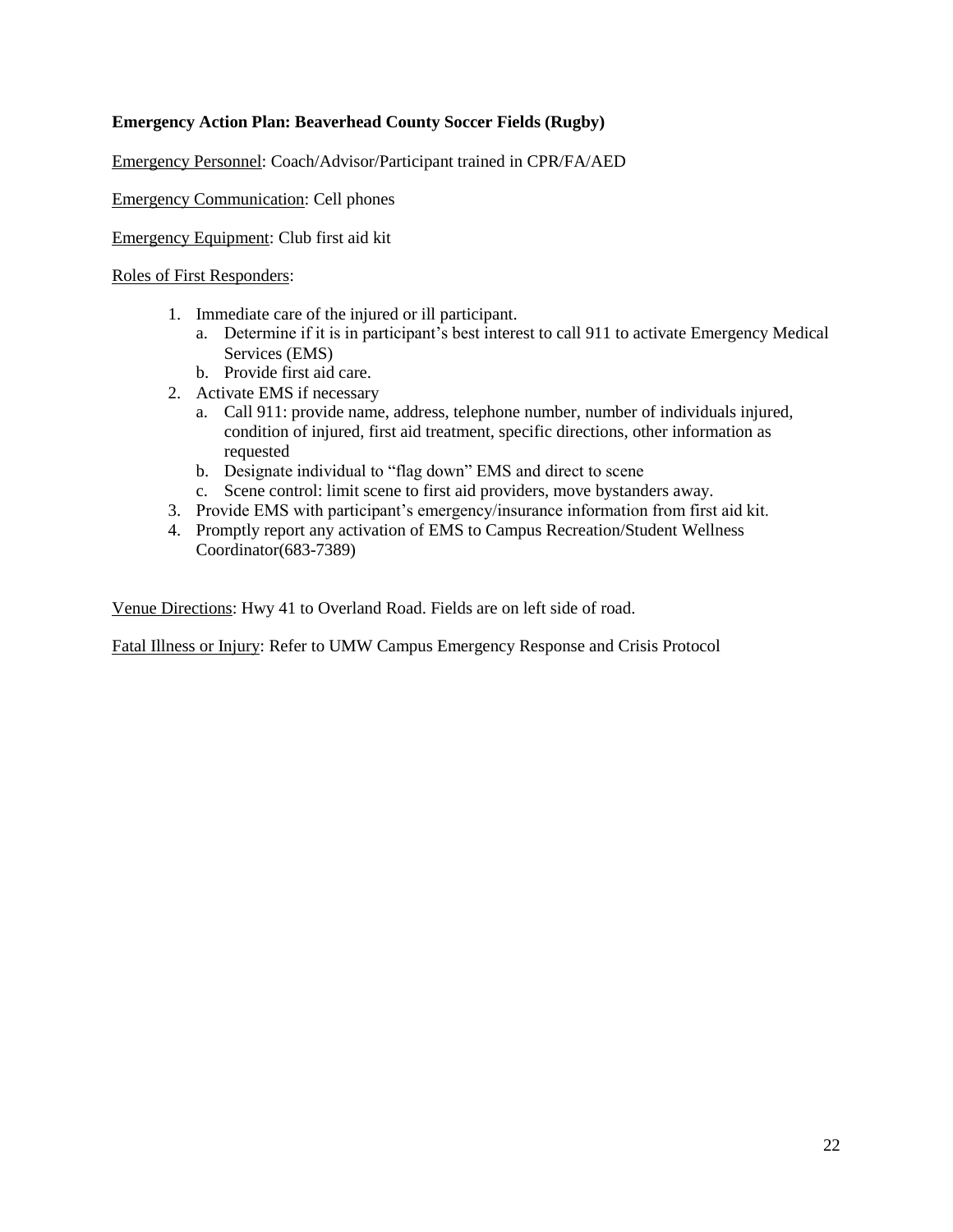# **Safety Information**

### **The University of Montana Western**

Lightning Safety & Severe Weather Policy

Lightning is the most frequent weather hazard impacting athletic events. It is imperative for the safety of participants, staff and spectators that we develop and implement a lightning safety policy. There must be mandatory compliance with this policy to ensure the safety of all involved.

#### **Methods of Gathering Lightning Information**

#### **Internet Weather Service Radar**

Before leaving for practice or competition please use internet weather radar sites such as Weather Underground and forecasts to determine if a threat of severe weather exists.

#### **FLASH-TO-BANG Method**

The National Severe Storms Laboratory (NSSL), National Association of Intercollegiate Athletics (NAIA) and the National Athletic Trainers' Association (NATA) recommend the use of the flash to bang ratio to help determine when cover should be taken. This method requires no equipment and is an easy way to determine the distance from the last lighting strike. To use the flash-to-bang method, begin counting on the lightning flash, and stop counting when the associated thunder is heard. Divide this number (in seconds) by 5 to determine the distance (in miles) to the lightning flash. For example, if the time in seconds between the lightning being spotted and the thunder being hear is equal to 30, divide that by 5, and you get 6 (30/5=6). Therefore, that lightning flash was approximately 6 miles away from the observer.

#### **Criteria for Suspension of Activity**

Because the average stroke of lightning is 6 miles long, and because thunderstorms can move up to 25mph or more, you are in immediate danger any time lightning is detected within 8-10 miles of your location. It is important to remember, no matter which reading is used, that lightning has been reported to strike 10 miles away from where it is raining. Therefore it is strongly recommended to suspend or postpone athletic or recreational activities when determined necessary by either method.

When using the flash-to bang method, as the count approaches 30 seconds, all persons should be seeking, or already inside appropriate shelter. It is important that participants seek shelter as quickly as possible when the signal for lightening danger is given.

#### **Seeking Appropriate Shelter**

The primary choice for a safe location from lightning hazard is any substantial, frequently inhabited building. The secondary choice for a safe location from lightning hazard is a fully enclosed vehicle with a metal roof and the windows closed. You should avoid touching the sides of the vehicle. Convertible vehicles, golf carts, etc, are not adequate areas of shelter. You should avoid high places and open fields, isolated trees, rain or picnic shelters, baseball dugouts, communication towers, flagpoles, bleachers, metal fences, convertibles, golf carts or any type of water.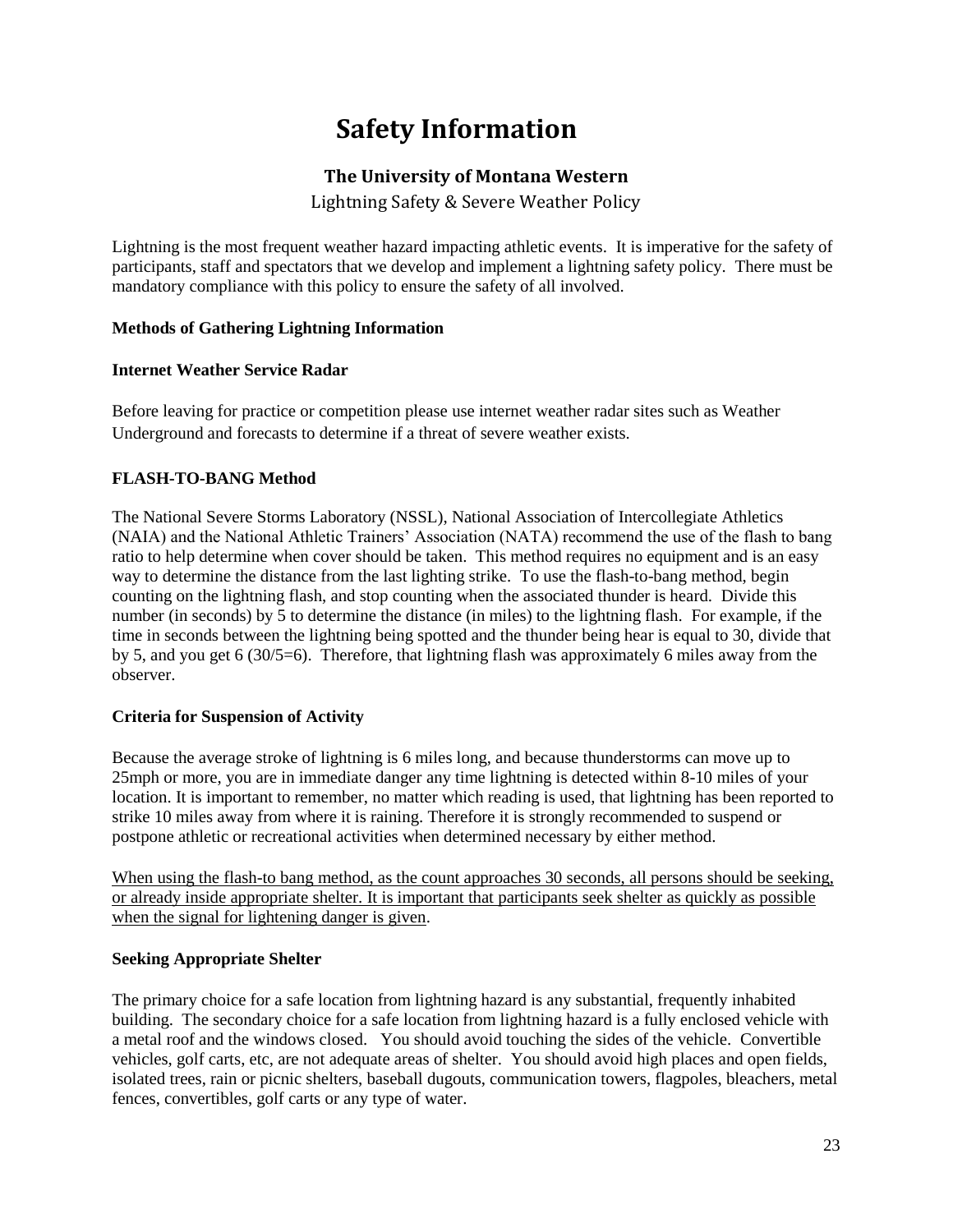Individuals who feel their hair stand on end or skin tingle or hear crackling noises should assume the lightning-safe position. That position is crouched on the ground, weight on the balls of the feet, feet together, head lowered and ears covered. DO NOT LIE FLAT ON THE GROUND. You must minimize the amount of contact that you have with the ground.

#### **Designated Safe Shelter Areas**

Beaverhead County Soccer Fields- fully enclosed vehicles

Tundra- Keltz Arena

#### **Criteria for Return to Activity**

#### **30-Minute Return-to-Play Rule**

If a game, practice, or other activity is suspended or postponed due to lightning activity, it is important to establish criteria for resumption of activity. First off, the storm should continue to be monitored. Waiting at least 30 minutes after the last lightning flash or sound of thunder is recommended. Each time lightning is seen or thunder is heard the 30-minute clock should be reset. A blue sky or lack of rainfall is not an adequate reason to resume play, as lightning can strike far from where it is raining.

#### **Managing Victims of Lightning Strike**

In the event that a person is struck by lightning proper care should be given. Because lightning-strike victims do not remain connected to a power source, they do not carry an electric charge and may be safely handled. However, personal safety must be considered before venturing into a dangerous situation to render care. If care is decided to be given, the first priority should be to move to victim to a safe location. It is imperative to treat lightning-victims promptly, as rescue breathing and cardiopulmonary resuscitation (CPR), along with the early defibrillation through use of an automatic external defibrillator (AED), has been proven to be successful and restart breathing and circulation. In the case of a lightning strike incident in which there are multiple victims, care should be administered to the apparently "dead" first. The following are recommended pre-hospital care for treating lightning-strike victims:

- 1. Activate Emergency Action Plan for venue, activate EMS
- 2. Survey the scene for safety
- 3. Carefully move the victim to a safe area, if needed.
- 4. Evaluate and treat for any breathing and/or circulation problems
- 5. Evaluate and treat for hypothermia and shock
- 6. Evaluate and treat for fractures
- 7. Evaluate and treat for burns.

#### **References**

Kithil, R. Decision tree for personal lightning safety. Retrieved August 10, 2010 from http://www.lightningsafety.com/nlsi\_pls/decision\_tree\_people.html

NAIA (2000). Guideline 1B: Inclement Weather. NAIA Sports Medicine Handbook.

NCAA (2007). Guideline 1d: Lightning Safety. NCAA Sports Medicine Handbook.

Walsh, K.M., et al. (2000). National Athletic Trainers' Association Position Statement: Lightning Safety for Athletics and Recreation. Journal of Athletic Training, 35, 471-477.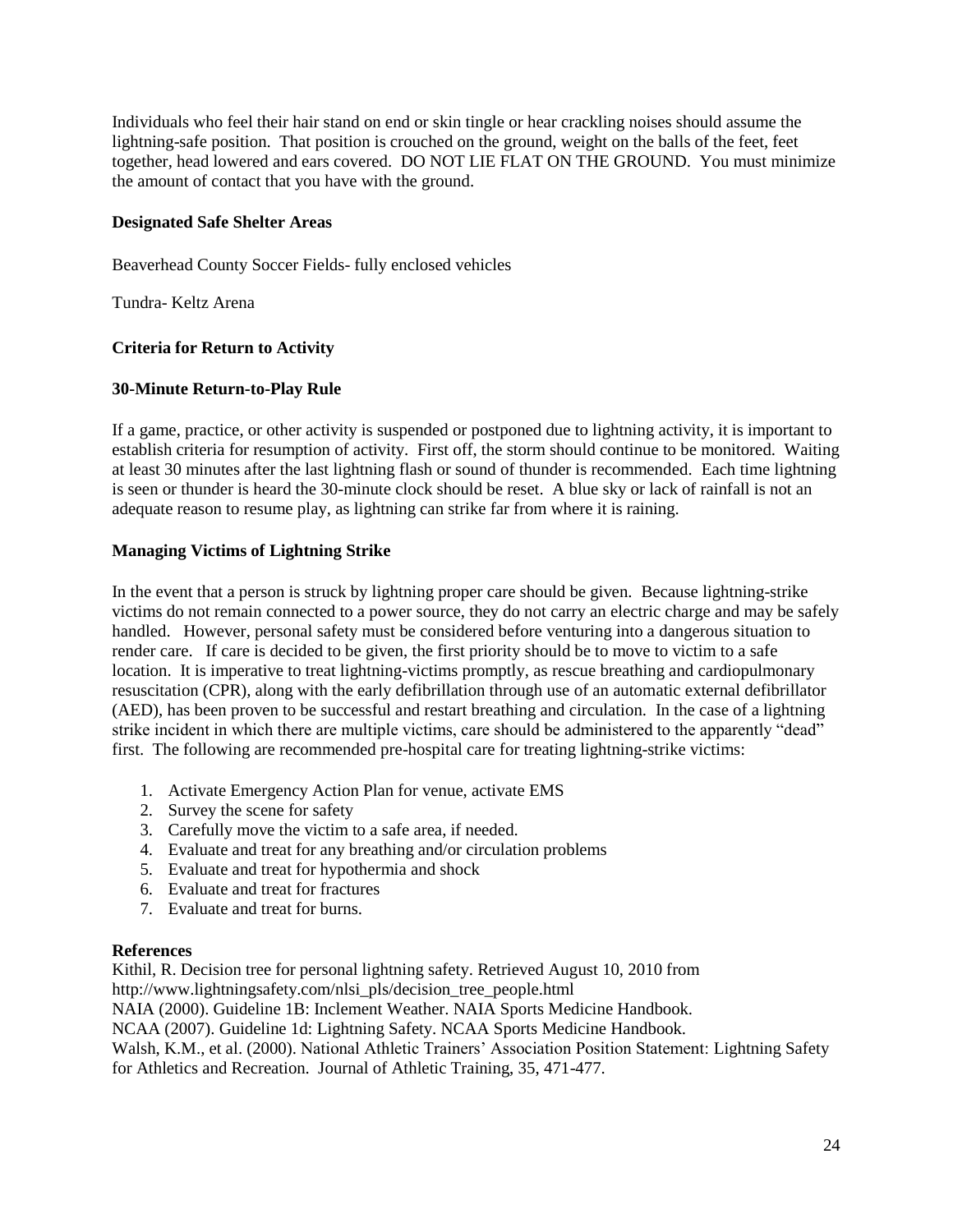# **Policy 100.7 – Sign Posting**

Date Revised:  $10/8/07$  Approved By: References:

Date Adopted: 8/26/88 Issuing Office: Administration & Finance

#### I. POLICY

The University of Montana Western allows campus and community advertising within certain guidelines.

#### **II. PURPOSE**

The purpose of this policy is to provide guidelines for signs and advertising to insure an attractive campus.

#### **III. PROCEDURE**

#### *Size*

Posters and signs should not exceed 8½ x11", with the exception of commercially produced posters.

#### **Location**

Signs are restricted to designated bulletin boards located in specific areas of campus: Main Hall, Short Center, Block Hall (1<sup>st</sup> floor), SUB, Dining Services, PE Complex (1<sup>st</sup> floor), IT-Woods, and the residence halls.

The posting of signs, etc., on doors, windows, stair railings, walls, marquees, and buildings is prohibited.

#### *Approval to Post*

There are three types of designated bulletin boards, with signs indicating the designated use.

- Departmental bulletin boards are for a specific department's use only.
- Campus bulletin boards are limited to use by campus groups.
- Public bulletin boards are provided for any non-campus advertising.

Posting of signs or advertising on public bulletin boards must have prior approval of the Student Activities Coordinator.

Other bulletin boards may be under the control of other campus personnel and may need their approval:

- PE Complex Facility Supervisor
- Residence Halls Student Life Office
- Student Union Building Student Activities Coordinator
- Dining Service Dining Services Director
- Main Hall Designated personnel
- Short Center Designated personnel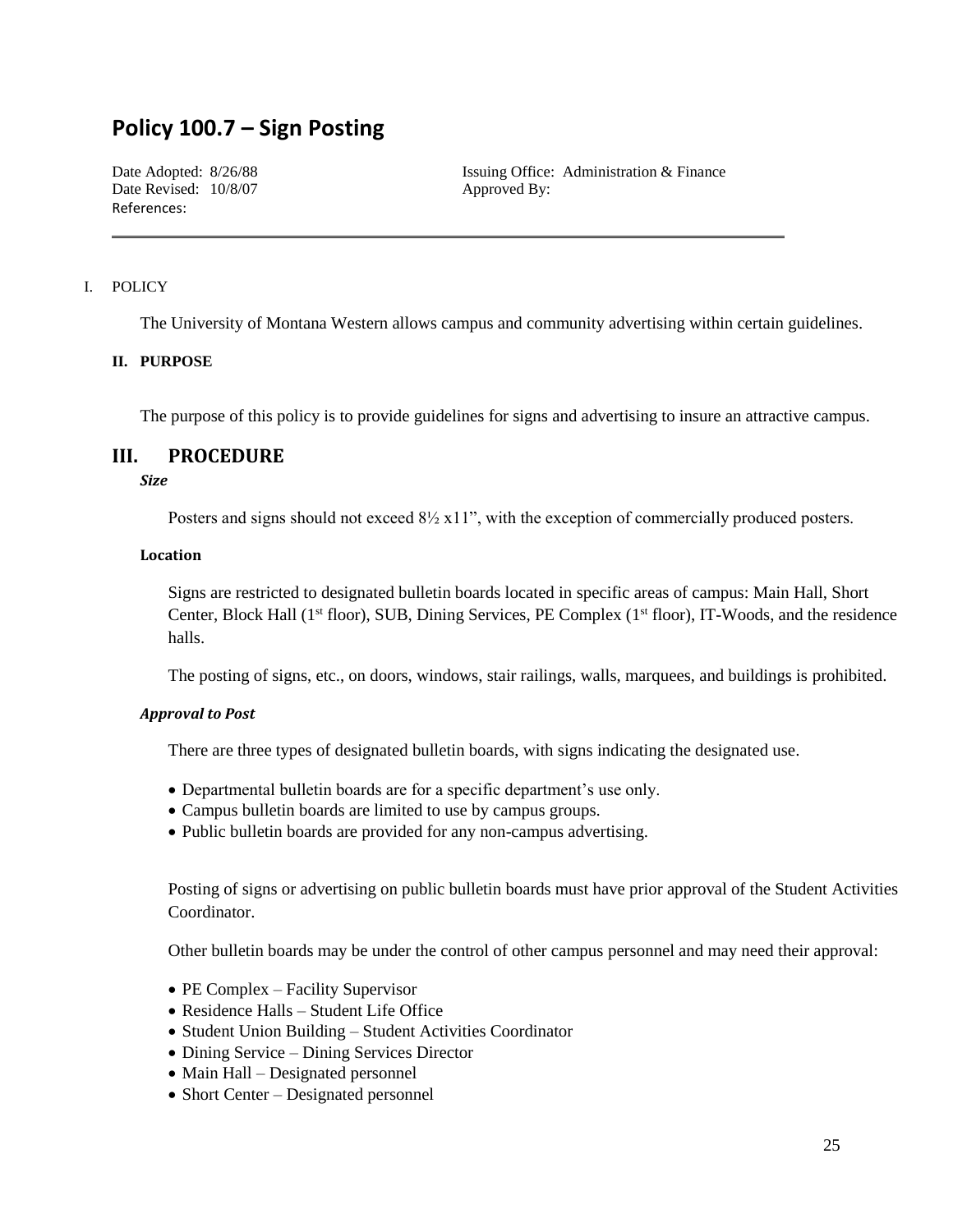- IT-Woods Designated personnel
- Block Hall Designated personnel

#### **D. Removal of Signs**

Signs must be removed by the sponsoring party within two days following the event.

UMW reserves the right to remove any sign at their discretion.

Signs may not be removed from departmental and campus bulletin boards by individuals other than those designated in this policy.

#### *SUB Marquee*

The marquee located in front of the Student Union Building is to be used to advertise on-campus activities sponsored by student organizations, academic departments, and the institution as a whole. The Student Activities Coordinator coordinates the posting of these announcements.

### **IV. AUTHORITY**

### **V. RESPONSIBILITY**

Vice Chancellor for Administration & Finance/Student Affairs, Dean of Students, Student Activities Coordinator, Designated Building Personnel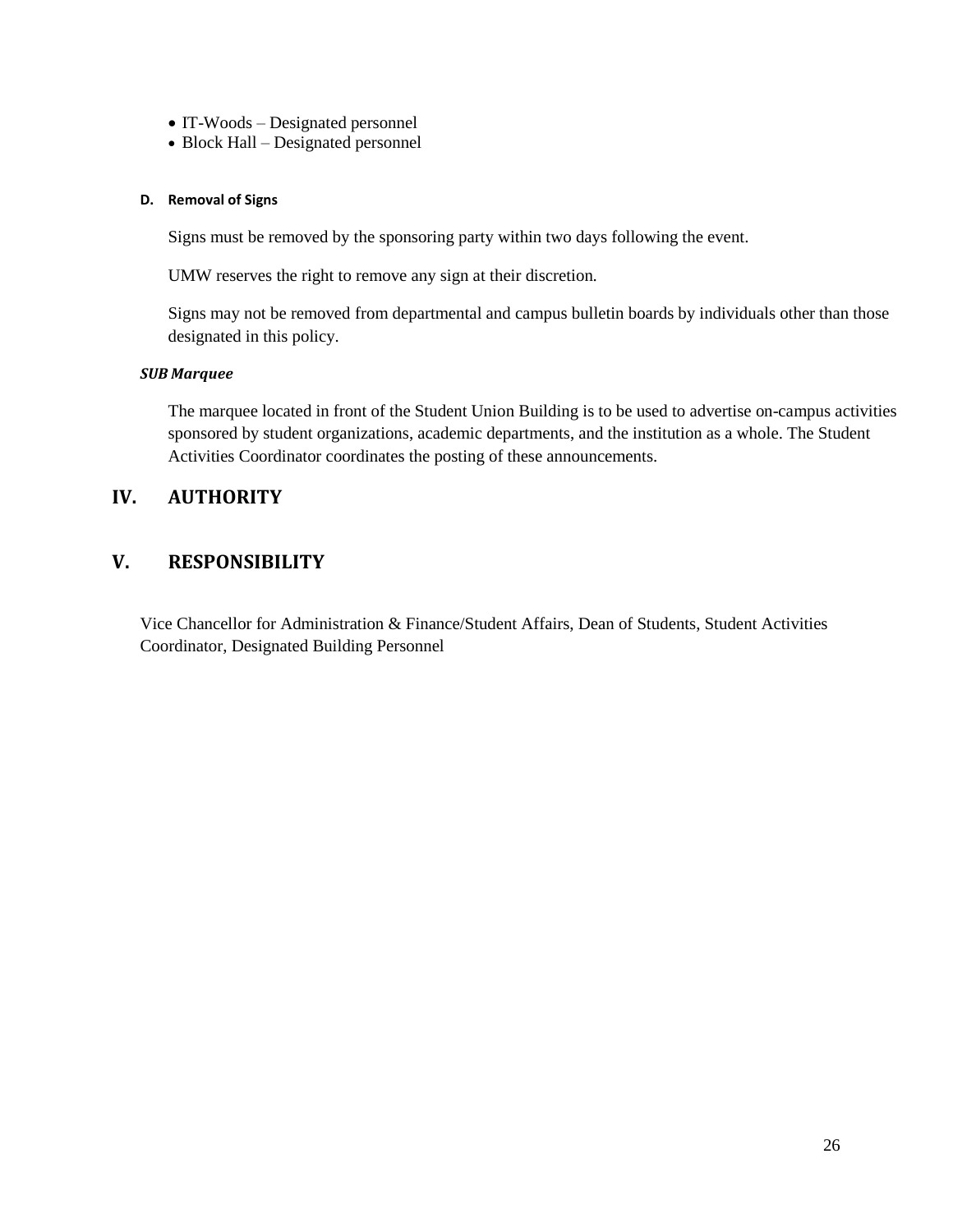# **University Vehicle Form for Recreation and Sport Clubs** The University of Montana Western

| Name of Club: Date: Date: Date:                                                                                                                                                                                                               |                                                                                                                         |
|-----------------------------------------------------------------------------------------------------------------------------------------------------------------------------------------------------------------------------------------------|-------------------------------------------------------------------------------------------------------------------------|
| Name and Phone Number of Drivers:                                                                                                                                                                                                             |                                                                                                                         |
| <u> 1989 - Johann Stein, mars and de Britannich (b. 19</u><br><u> 1989 - Johann John Harry Harry Harry Harry Harry Harry Harry Harry Harry Harry Harry Harry Harry Harry Harry</u>                                                            | <u> 1989 - Johann John Stoff, deutscher Stoff und der Stoff und der Stoff und der Stoff und der Stoff und der Stoff</u> |
| <u> 1989 - Johann John Harry Harry Harry Harry Harry Harry Harry Harry Harry Harry Harry Harry Harry Harry Harry</u><br><u> 1989 - Johann Stoff, deutscher Stoff, der Stoff, der Stoff, der Stoff, der Stoff, der Stoff, der Stoff, der S</u> | <u> 1989 - Andrea Stadt Britain, amerikansk politiker (d. 1989)</u>                                                     |
| Number of Assigned Vehicles: Number of Designated Miles: Number of Designated Miles:                                                                                                                                                          |                                                                                                                         |
| Trip Destination: Note that the contract of the contract of the contract of the contract of the contract of the contract of the contract of the contract of the contract of the contract of the contract of the contract of th                |                                                                                                                         |
|                                                                                                                                                                                                                                               |                                                                                                                         |
| Return Date/Time:                                                                                                                                                                                                                             |                                                                                                                         |
|                                                                                                                                                                                                                                               |                                                                                                                         |
|                                                                                                                                                                                                                                               |                                                                                                                         |
| Signatures:                                                                                                                                                                                                                                   |                                                                                                                         |
|                                                                                                                                                                                                                                               | Date:                                                                                                                   |
| <b>ASUMW Office</b>                                                                                                                                                                                                                           |                                                                                                                         |
|                                                                                                                                                                                                                                               |                                                                                                                         |
| <b>Campus Recreation /Student Wellness</b>                                                                                                                                                                                                    |                                                                                                                         |
| Coordinator:                                                                                                                                                                                                                                  | $\text{Date}$                                                                                                           |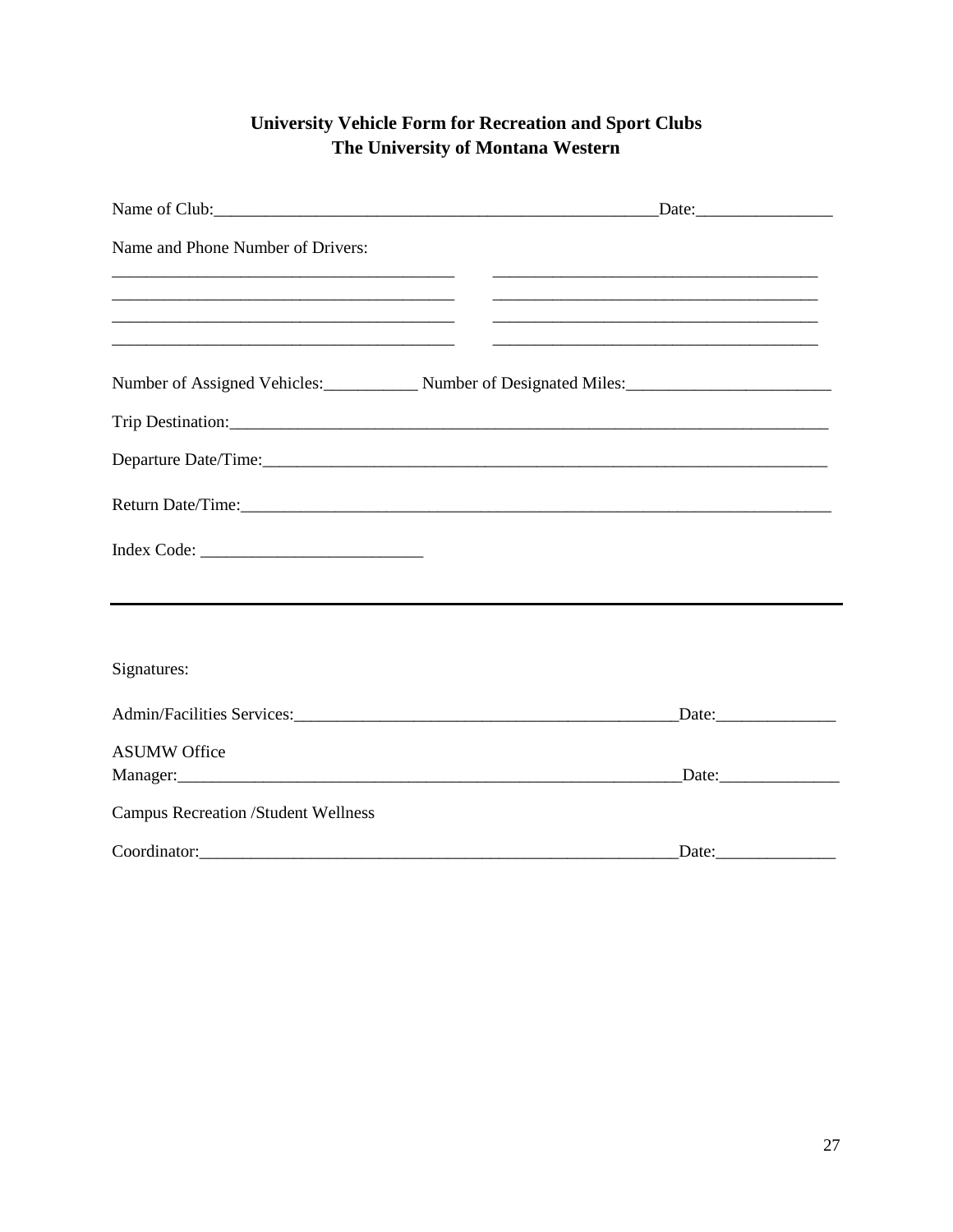### Motor Pool Procedures

A friendly reminder for those of you returning this school year and a "heads up" for those of you who are new. Some things to keep in mind if you use a state vehicle:

 \* Before you use a state vehicle from our motor pool for the first time, please call and schedule a time with Dianne or me, preferably the day **before** you take the vehicle. We will walk you through the process of using a state vehicle. It will only take about 10 minutes, and it is easier to show you than to try and describe it over the phone.

 \* The buses and Yukons require the driver to have taken Driver Safety training. The minivans and cars do not. This training is conducted on an "as needed" basis, and should be renewed every three years. I must have a minimum of eight confirmed attendees before I can schedule the trainer to come down. Please contact me at 7142 or by e-mail ( [r\\_harrington@umwestern.edu\)](mailto:r_harrington@umwestern.edu). **All drivers** must have a signed State Vehicle Use Form on file in our office. These must be renewed every year, and can be obtained from our office or from Dorothy Seymour in HR (7010).

\* Please send your reservation requests by e-mail. Remember we need to know:

what date(s) you need the vehicle(s) for

where you're going (town)

what time you plan on leaving

what your approximate return time will be

what the charge center (index code) is

 Some departments have more than one index code. If you don't know what the charge center is, ask your department head. You can send the e-mails to: [facilities@umwestern.edu](mailto:facilities@umwestern.edu) ...

 \* When you are at the **Facilities office**, and before you take ANY state vehicle, please verify which vehicle you are assigned, both by description and by license plate number.

 \* Pick up the keys and your travel slip at the Facilities Services office between 7:30 a.m. and 5:30 p.m. the first day you are scheduled to use the vehicle. If you are using a vehicle in the evening, on a holiday, or on a weekend and were not able to get the keys on the previous business day, please contact either a boiler plant engineer or security at 596-2222 and they will be happy to assist you.

\* Please notify us at least three (3) hours prior to the intended departure time if you must cancel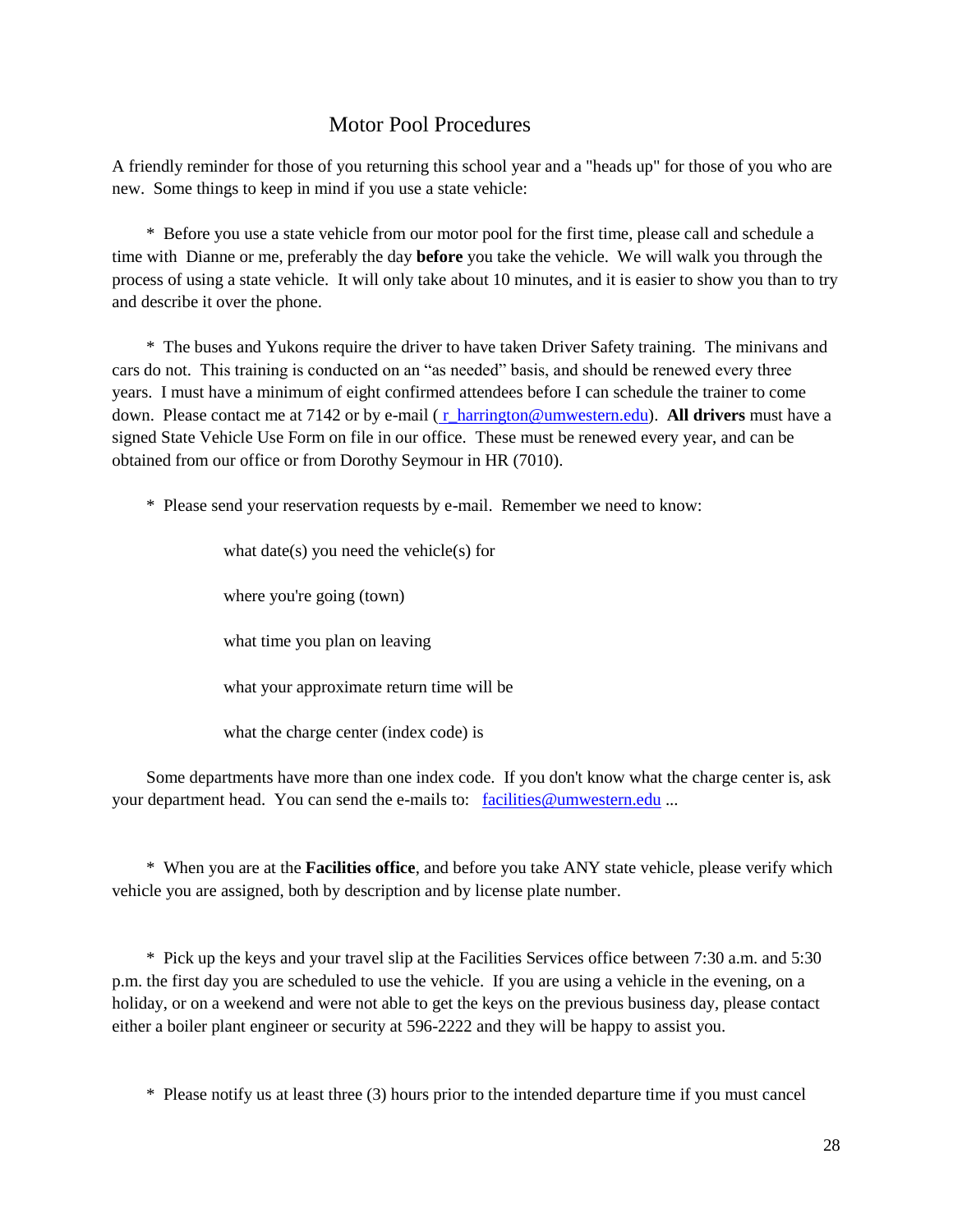your plans for taking a state vehicle. You will be charged a \$15 non-cancellation fee if we are not notified. Please keep in mind there may be someone else who could use the vehicle. If you have to cancel your trip due to the weather, then there is no cancellation fee. Just let us know as soon as you make the decision to cancel.

 \* Remember to write down your outgoing odometer reading on the travel slip and pin it back to the board in the Plant office. **PLEASE PIN YOUR TRAVEL SLIP TO THE BULLETIN BOARD BEFORE YOU LEAVE!** We also ask that you write legibly. It could affect your charges. Please retain all gas receipts. You may either store them in the glove box of the vehicle, or pin them with your travel slip on the board.

 \* If you are returning a vehicle after 5:00 p.m., or on a weekend, and you find the door to Facilities Services locked, there is a key on the vehicle key ring that will unlock the door for you to finalize your travel slip and hang the keys in the key box.

 \* Please fill the gas tank and carefully check the vehicle for your trash, etc. before returning the vehicle. If you noticed something wrong with the vehicle, make a notation on the lines available for that on the travel slip.

 \* If at any time you need assistance outside of Facilities Services business hours, you can contact a boiler plant engineer or security at 596-2222.